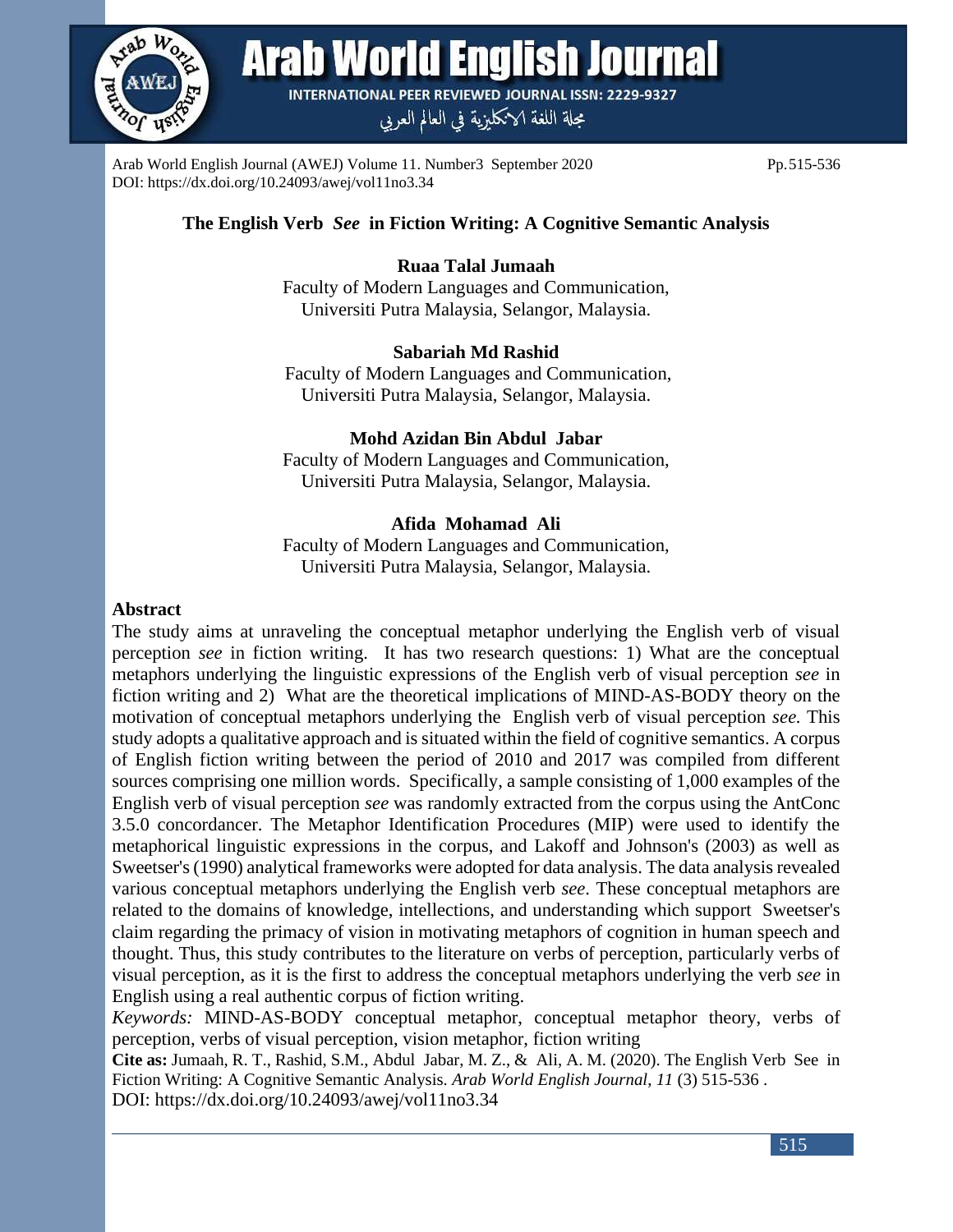#### **Introduction**

Verbs of perception, which have been defined in the literature as a class of verbs to express verbal expressions related to human sensory  $\triangle$  cognition, sight (visual), smell (olfactory), hearing (auditory), touch (tactile) and taste (gustatory)," have received the attention of various scholars in the area of cognitive semantics (Al-Asmer, 2007, Ibarretxe-Antuñano, 2019, 2013a, 2013b). Semantically, these verbs have been classified under five different fields of perception, namely, vision, hearing, touch, taste and smell, and different verbs are linked to these perception fields, such as *see, hear, touch, taste,* and *feel* in English.

 Amongst these verbs of perception, verbs related to vision, which are referred to as verbs of visual perception in this study, have gained a particular interest of scholars in the field as they are connected to the primary sensory organ, the vision that is used in gathering information about the external world (Lakoff & Johnson, 1999). For instance, according to Sweetser (1990), the information gathered by the sense of sight is considered more reliable and accurate compared to other senses, such as hearing, taste, and smell. In this regard, some studies have shown that the primacy of vision over the other senses is attributed to human biological construction (Blendea, 2015; Paradis, 2015a; Spence, 2009).

 Studies on verbs of visual perception have also focused on cross-linguistic studies on verbs of visual perception, such as English and Vietnamese (Oanch, 2016), English and Spanish (MacArthur, Krennmayr, & Littlemore, 2015), and English and Chinese (Li, 2013). Such studies have shown that the verbs of visual perception denote two general types of meaning: physical and non-physical (Ibarretxe-Antuñano, 2013a; Essa, 2010). While the first type of verbs manifests the meaning related to "a simple activity of perceiving an object by the eye" such as 'I can see the moon' the second denotes the meaning of "a careful and detailed activity of perceiving an object by the eyes" (Fulk, 2018, p.147). As such, the second type is a case of metaphor, a phenomenon that has only, in recent times, been systematically investigated (Gunnersdotir, 2013).

 Similarly, the English verb of visual perception *see* also denotes a variety of metaphorical meanings connected with knowledge and intellection, such as 'I see your point' in which the verb *see* denote the meanings of knowing and understanding. In fact, verbs of visual perception, in particular, and the sense of vision, in general, have received special attention by cognitivelinguistic such as Sweetser (1990) in which she postulated that the sense of vision motivates metaphors of higher intellection, such as 'to know' and 'to understand' and that these metaphors are universal in human thought and speech.

#### **Statement of the Problem**

 One of the major topics that have received the attention of many scholars in cognitive semantics is sense perception, which has been a focus not only in linguistics but also in other disciplines, such as psychology (Goldstein & Brockemole, 2016; Sekular & Blake, 2005) and anthropology (Pink, 2015; Serres, 2016). In cognitive linguistics, sense perception and its conceptual structure have sparked the interest of many scholars working within the area of cognitive semantics because of the productivity of its conceptual domain and its motivation of the various conceptual metaphors. In this respect, Ibarretxe-Antuñano (2013a) states that conceptual motivation is the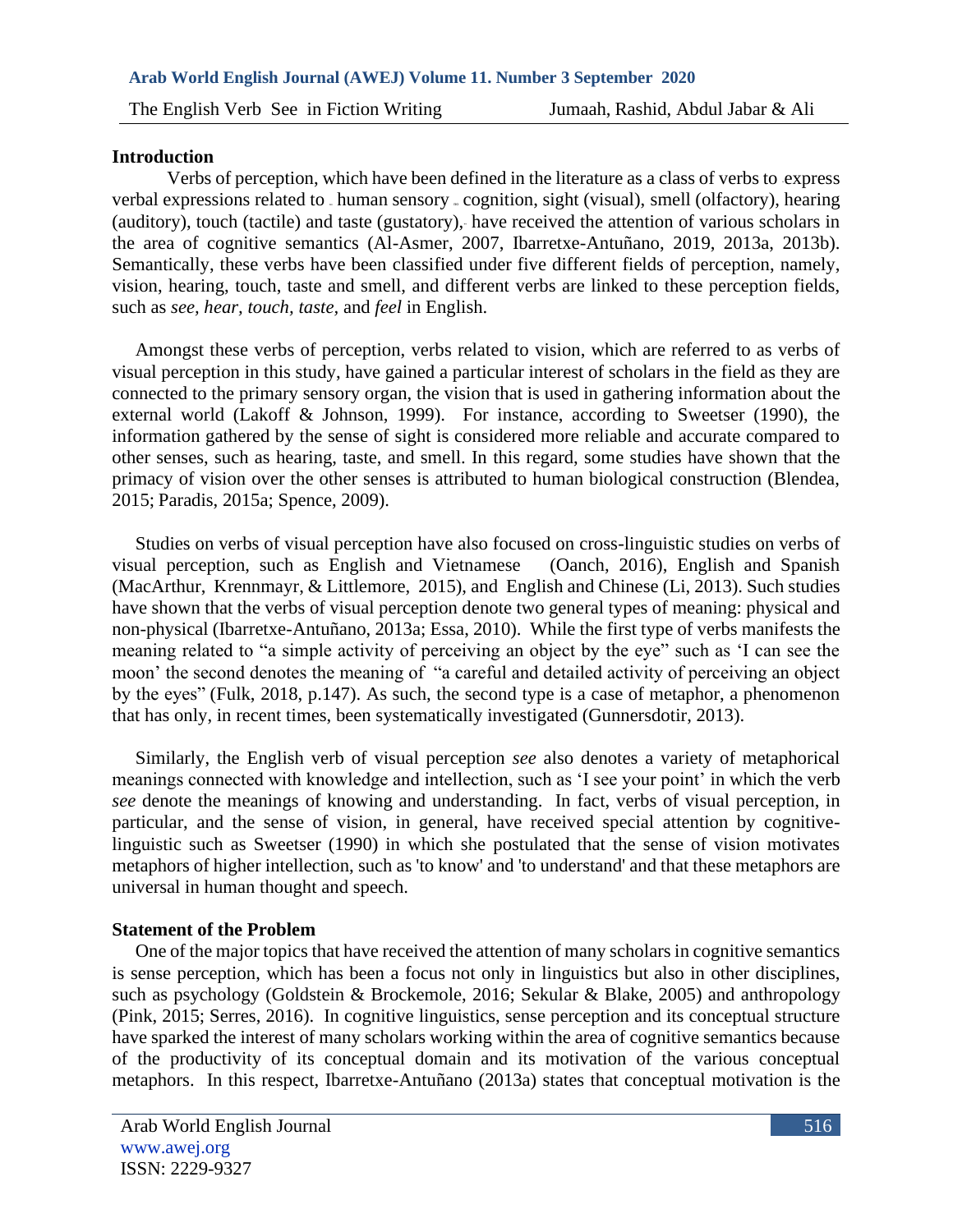outcome of "our physical, sensory-motor universal experiences shifted through the complex and socially acquired particular beliefs, knowledge and worldview(s) intrinsic to…cultures" (p. 110).

 The relationship between perception and other conceptual domains such as cognition has been established first by Lakoff and Johnson (1980) who proposed a general metaphor 'THINKING IS PERCEIVING' (p. 50) but emphasized the significance of vision for cognition over other senses. Based on this conceptual metaphor, Sweetser (1990) further advanced the conceptual metaphor MIND-AS-BODY and posited that there is a systematic metaphorical connection "between the vocabulary of physical perception and that of internal self and internal sensations." Accordingly, she stressed that these correspondences are not random, but highly motivated associations between comparable areas of physical and internal sensation. In a further examination of these metaphorical correspondences between the five physical senses and their abstract target domains, Sweetser (1990) found a whole systematic network of metaphorical connections between the physical domain of senses and other abstract domains of experience: vision> knowledge, hearing> head/obey, touch> feelings, taste> likes/dislikes, smell>dislikeable feelings.

 Sweetser (1990) further argued that vision is the prime sense organ that motivates metaphors of higher intellect, such as "'knowing', 'understanding' and 'thinking', whereas hearing verbs, such as *hear* or *listen*," would not motivate these metaphors as they are more associated with the particular communicative aspects of understanding rather than with intellect. This claim is supported by many psychologists and psycholinguists such as Winter (2019) and Schwartz and Krantz (2017) who look at vision as an essential sense, which suggests a natural link between vision and thinking/knowledge.

 Accordingly, the majority of Sweetser's research relies on the meaning change in reconstructed Indo-European languages, and her theory is derived from the fields of cognitive, historical, and semantic linguistics. Sweetser further hypothesizes that the metaphors of verbs of perception are cross-cultural, and universal in human thought and speech. In this regard, some cross-linguistic studies in Indo European languages seem to support Sweetser's hypothesis regarding the systematic mappings between the physical domain of perception and abstract domain of the mind and universality of visual perception in motivating metaphors of the intellect. However, such studies tended to rely on frozen data such as those extracted from dictionaries and electronic corpora. For example, in a study utilizing a cognitive semantic analysis of English, Spanish and Basque verbs of perception taken from monolingual and bilingual dictionaries and two electronic corpora, Ibarretxe-Antuñano (1999) showed that the semantic field of verbs of perception is highly metaphorical and these metaphors are not specific to one language only but are shared by the three languages used in the study.

 Additionally, the findings of Gunnarsdottir's comparative study (2013) of English and Icelandic metaphoric uses of verbs of perception, which relied on selected examples from dictionaries, revealed a clear association between the physical domain of perception and the abstract domains of the mind and internal sensations. Gunnarsdottir explained that since the two languages are closely related, the huge number of metaphorical correspondences signifies that the association is not whimsical, which thus provides support for Sweetser's theory of a systematic, semantic development within verbs of perception.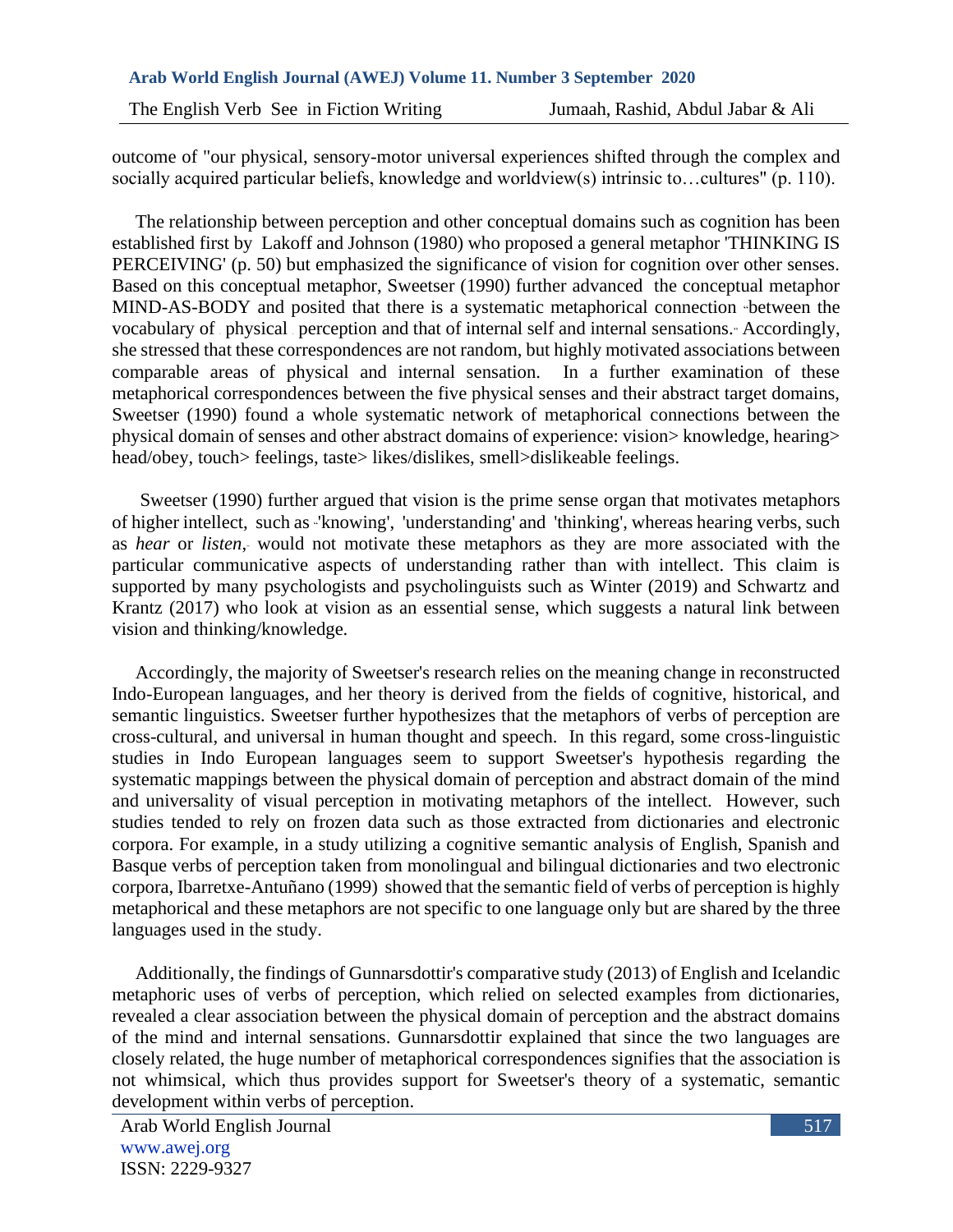In the same vein, a study by Neagu (2013) examined the polysemy of verbs of perception in English, French, and Romanian, which were extracted from dictionaries. showed that the verbs of perception in the three languages also seem to convey similar metaphorical meanings from different domains of experience, such as 'to understand' (*I see your point of view*), 'to obey' (*Listen to your father*), 'to affect emotionally' (*Patrick touched me very deeply*), 'to guess' (*Jill can smell trouble a mile off*), and 'to experience' (*He has tasted the sweetness of success*). Such a similarity in metaphorical meanings across different languages is also evident in a study by Rylina (2013).

 On a slightly different stance with a focus on the syntactic and semantic features of the English verb *feel* and its Russian counterpart and depending on examples taken from dictionaries and thesaurus, Rylina (2013) provided a contrastive semantic map of the verbs *feel* and *čuvstvovat'*  and explained the similarities and differences between the two verbs. Findings of her study indicated that the two verbs in both languages seem to denote sensory and cognitive meanings, albeit the sensory meanings being varied in Russian because *čuvstvovat'* signifies not only the perception by the sense of *touch*, but also the senses of *smell* and *taste.* 

 The tendency of the aforementioned studies on verbs of perception to rely on frozen unsystematic data, recent studies have taken a different methodological approach, that is using a corpus-based approach to investigate the use of English verbs of perception in naturally occurring data. For instance, De Grado (2016) conducted a syntactic-semantic study based on a corpus of 656 examples manually extracted from the spoken and academic sections of the British National Corpus*.* However, the sample was considered small and unreliable to examine four verbs of perception (Deignan, 2017), and its method of manual extraction of citations might be subject to bias.

 These reviewed studies on Western languages seem to indicate a similar tendency in their findings, that is they are in support of Sweetser's (1990) hypothesis regarding the systematic mappings between the physical domain of perception and the abstract domain of the mind and the notion of the universality of visual perception as the main sensory organ in motivating metaphors of knowledge and intellection. However, to date, the review of the literature shows that there is a lack of systematic studies that have examined the conceptual metaphors related to the use of the English verbs of visual perception in fiction writing. Specifically, the reviewed studies on the verbs of perception seem to lack in providing systematic comprehensive research in English that focused on Sweetser's hypothesis regarding the MIND-AS-BODY conceptual metaphor and the primacy of visual perception in motivating metaphors of knowledge and thought.

 Considering the inadequacies of the aforementioned studies such as basing their evidence on intuitively made-up examples by the researchers themselves and from dictionaries, the present study, therefore, aims fills in the gap in the literature by focusing on the conceptual metaphors underlying the English verb of visual perception *see* using authentic naturally occurring data produced by a variety of writers in fiction writing.

#### **Objectives of the Study**

The study has two specific objectives as follows:

Arab World English Journal www.awej.org ISSN: 2229-9327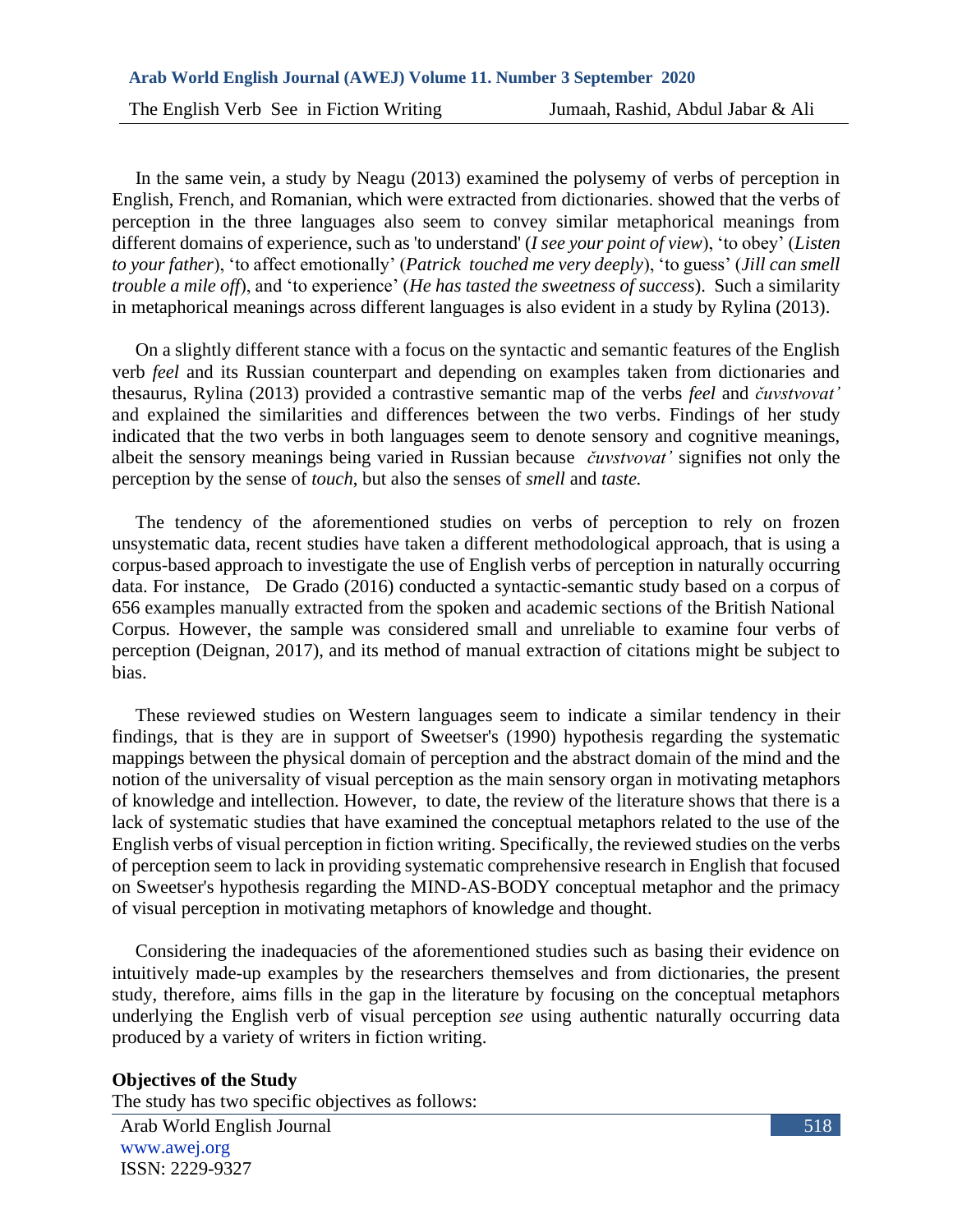1- To unravel and discuss the conceptual metaphors underlying the metaphorical expressions related to the English verb of visual perception *see* in fiction writing.

2- To examine the theoretical implications of the findings related to the MIND-AS-BODY theory as posited by Sweetser.

### **Theoretical Framework**

 The study adopts the framework of cognitive semantics, namely, the Conceptual Metaphor Theory for data analysis, (Lakoff & Johnson, 2003) which regards metaphor as "understanding and experiencing one kind of thing in terms of another" (Lakoff & Johnson, 2003, p. 5). Specifically, a conceptual metaphor involves mappings of certain elements from a source domain to a target domain: TARGET IS SOURCE whereby the source domain is usually concrete. In contrast, "the target domain is usually more abstract, and it is understood through the metaphor (Kövecses, 2002).

 In essence, metaphor is a basic imaginative cognitive mechanism. It is the "means by which it is possible to ground our conceptual systems experientially and to reason in a constrained but creative fashion" (Johnson, 1992, p. 351). As Barcelona (1997) puts it, this mechanism is a "complex mental mapping of our knowledge of one domain of experience (the source domain) to structure our knowledge of a different domain of experience (the target domain)" (p. 12). In brief, conceptual metaphor is perceived as an association between two conceptual domains by which the abstract is understood in terms of the familiar knowledge of the concrete and easy one (Alshunnag, 2016; Kövecses, 2002).

 The conceptual metaphor theory has been used by Sweetser (1990) in order to examine the metaphorical and polysemic meanings of verbs of perception in Indo-European languages, from a diachronic and cognitive perspective. She argues that there are systematic metaphorical relations between verbs of perception and meanings associated with internal sensations. In fact, Sweetser (1990) took up the interface between perception and other conceptual domains and expands it further into the so-called 'MIND-AS-BODY' metaphor. She applied this metaphor to English verbs of perception and demonstrated that the relation between the body and the mind is not limited to just one sole metaphor such as UNDERSTANDING/KNOWING IS SEEING. In fact, there is an entire organized and consistent group of metaphoric mappings that utilizes the body as the source domain and the mind as the target domain. According to Ibarretxe-Antuñano (2019), the MIND-AS-BODY conceptual metaphor is structured when the mind is conceptualized in a bodily sense. i.e., the mind is regarded as a distinct entity that has certain functions and needs. One of these bodily functions is perception, which is a biological operation whereby the brain draws interpretations of events and objects in the external world, utilizing data collected via the senses. These two aforementioned theories, the CMT and MIND-AS-BODY theory (Lakoff & Johnson, 2003; Sweetser, 1990) were applied to unravel the conceptual metaphors underlying the English verb of visual perception *see* as illustrated in Figure one as shown in the diagram, the mapping of the conceptual metaphors underlying the verbs of visual perception takes place between the physical source domain of sight and abstract target domain.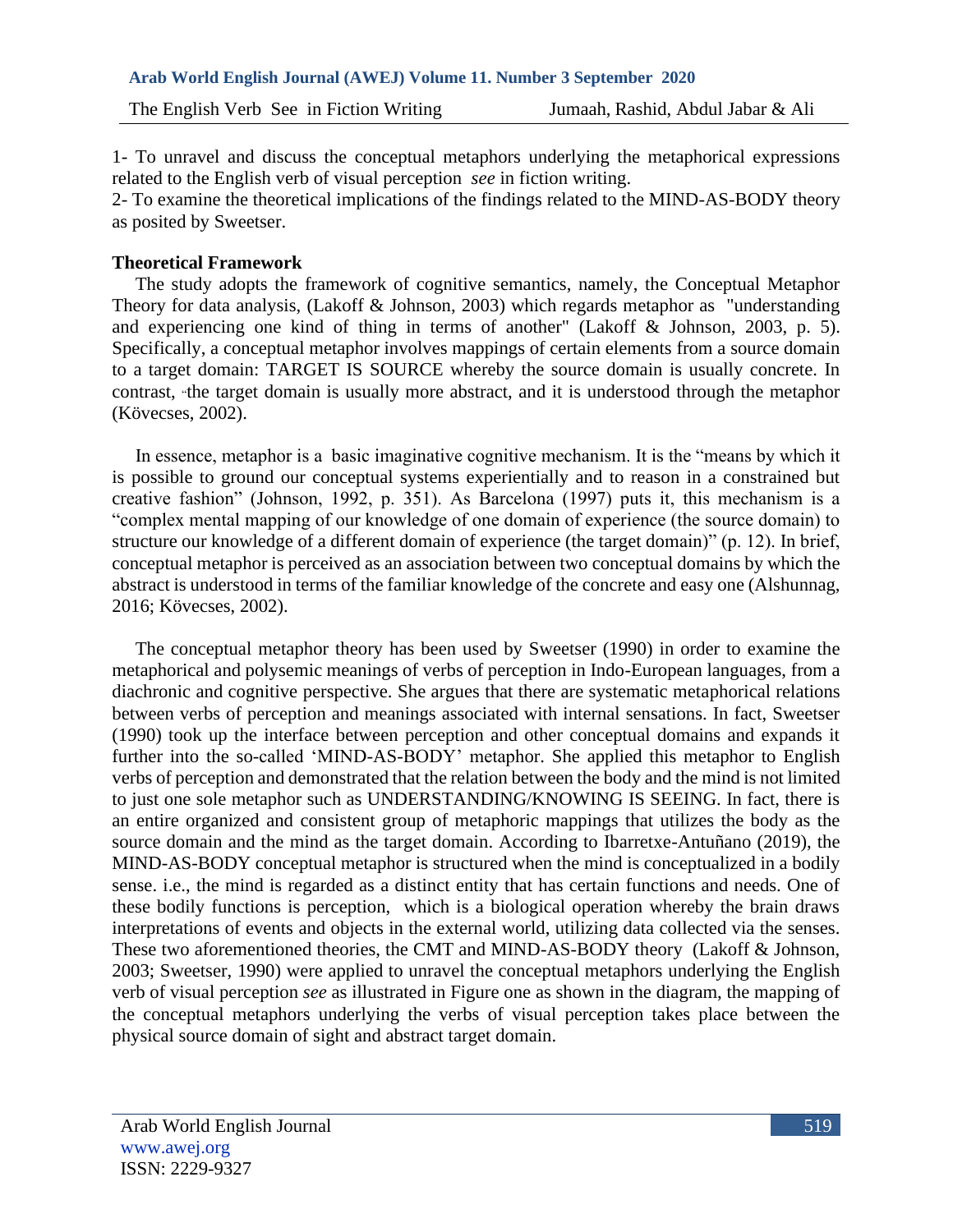The English Verb See in Fiction Writing Jumaah, Rashid, Abdul Jabar & Ali



*Figure 1* Theoretical framework

#### **Literature Review**

 Verbs of visual perception have been the main core of Sweetser's (1990) etymological study on English verbs of perception and other Indo-European languages. Sweetser claimed that the relationship between the physical domain of sight and the cognitive domain of knowledge is universal in all Indo-European languages because vision is "our primary source of objective data about the world" (1990, p. 39). Sweetser also referred to the importance of the sense of hearing in the domain of intellection and communication. She, however, disregarded the other senses of taste, touch, and smell as they are connected with personal, subjective experience and their contribution to the cognitive domain is rather small in comparison with the senses of seeing and hearing.

 It seems that the supremacy of vision over the other senses is attributed to human biological construction. As Paradis (2015b) aptly pointed out "humans, like other primates, display considerable visual specialization including high visual acuity, stereoscopic vision, trichromacy, and large visual cortices" (p.140). Some experimental studies on the biological system of human senses provide support for the dominance of vision over the sense of hearing. Their findings suggest that 50% of the cortex is utilized in the visual operations (Carello & Turvey, 2019; Franchak, 2019)

 Sweetser's (1990) universal hypothesis of the primacy of vision was also applied to non-Indo European languages in two studies on Chinese (Li, 2013) and Vietnamese (Oanch, 2016). The first study by Li (2013) in which he carried out a comparative analysis of the metaphors of visual perception in Chinese and English within the framework of the conceptual metaphor theory (Lakoff & Johnson, 1980). The data of the study were extracted from the online corpus database: *Sketch Engine* [www.sketchengine.co.uk.](http://www.sketchengine.co.uk/) The data consisted of 400 sentences carrying metaphors of visual perception (200 sentences for each language). The data contained 48 conceptual metaphors underlying terms of visual perception (25 in Chinese and 23 in English). The comparative analysis of the data has shown that despite the data displayed some commonly shared metaphors of visual perception in both languages, the differences between the two languages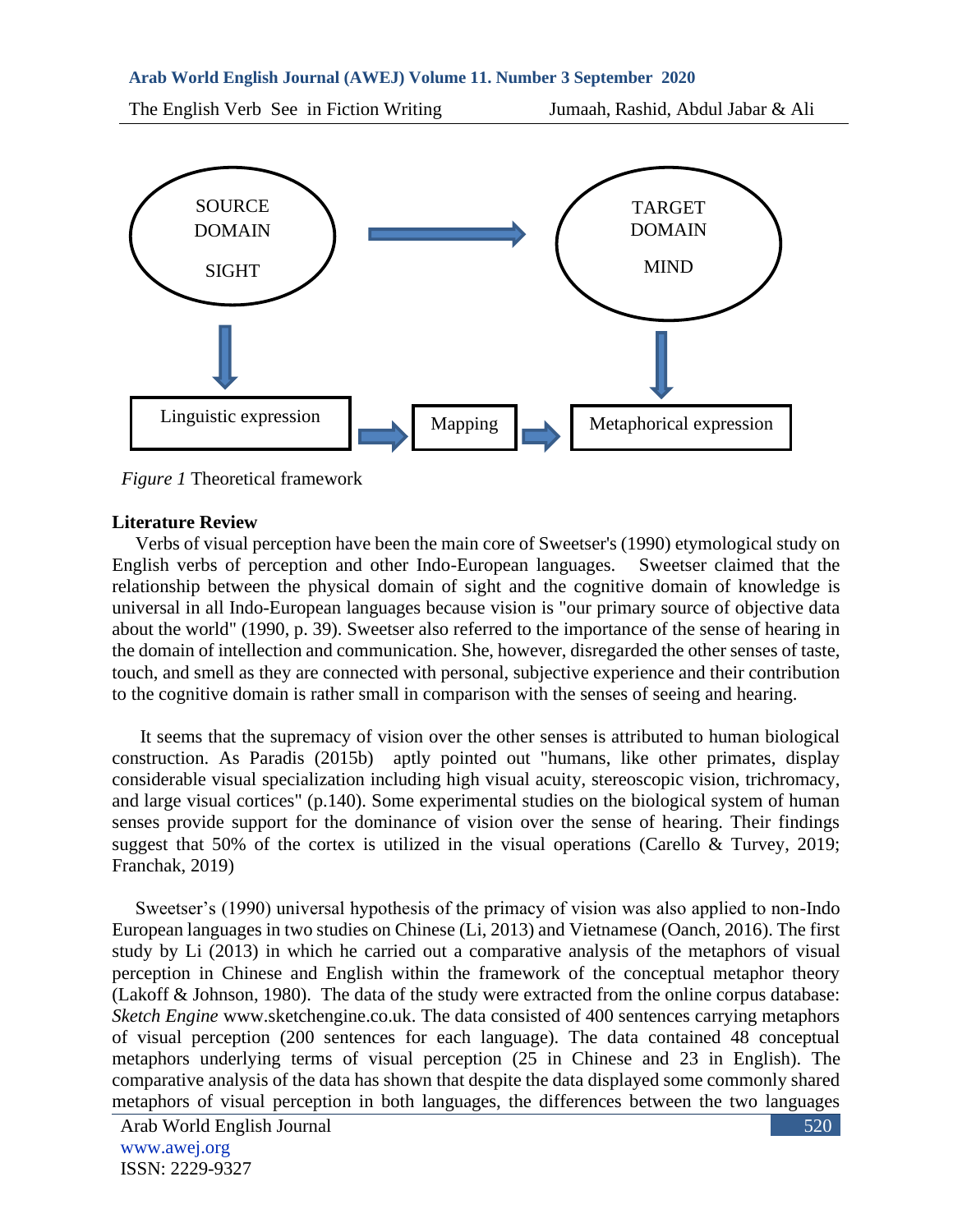cannot be escaped. The data showed some instances of language-specific metaphors that can only be found in one language rather than the other. Such diversity is rooted in the differences between the values and living conditions that English and Chinese people experience. The differences in the Chinese and English metaphors of visual perception are related to differences between the Eastern and the Western culture that each language belongs to.

 Li (2013) concluded his study by stating that culture affects people's experience and cognitive schemas and ultimately leads to the convergent conceptualization of terms related to visual perception. Therefore, language diversity is, in fact, a representation of cultural conflict. Moreover, the different living conditions that people encounter may generate different experiences, which in turn, influence the conceptualization process of structuring metaphors to understand the world. Moreover, Li (2013) stated that the metaphor of visual perception "is the main mechanism through which human beings comprehend abstract concepts and perform abstract reasoning. These conceptual metaphors are grounded in our basic human experiences that may be universalities to all human beings" (p.1241). However, Li admitted that his research was not exhaustive and not all-inclusive and that the studies presented in his article are still very limited in scope (Li, 2013).

 However, Li's (2013) corpus-based study on the metaphor of visual perception seems to be limited in scope because selecting 200 citations only for the visual perception terms is far from being sufficient. According to Tissari (2017), to order to conduct a thorough analysis of highly polysemous lexemes, one needs at least 1000 citations. Choosing any less than 1000 citations may put the researcher in danger of missing important information about the various senses of the given lexeme. Putting this in mind, the previous studies show lack of comprehensive and systematized corpus-based study about English verbs of perception specifically the verb *see* since it never stopped from causing controversy and conflicting claims starting from Viberg typological study (1983) and Sweetser's (1990) universal claims of the primacy of vision over other senses.

 The comparative quality of the metaphor of visual perception in Vietnamese and English was also examined by Oanch (2016). Similar to Li's (2013), differences were detected in the sample of analysis in terms of conceptualization of metaphors of visual perception, which can also be attributed to different cultural values and living conditions. However, this study seemed rather fuzzy and lacked a clear description in terms of data and methodology. This thing strongly emphasizes the need for serious studies in non-western languages to reach more conclusive results about the universality claim of metaphors of visual perception.

 Viberg (2015) investigated the semantic extensions of Swedish and English verbs of perception from a cross-linguistic perspective by employing data from translation corpora. Viberg focused on verbs of visual perception which he described as 'nuclear verbs' as they have dominated in the data with respect to their syntactic constructions and meaning extensions. Viberg attempted to establish a typological profile of Swedish verbs of perception as he found that unique characteristics are present only in this language. For example, it is possible to use both verbs *see* and *hear* to express activities, while such thing is not possible in English as it uses two different words *look* and *listen* instead to indicate active and passive perception. Moreover, the Swedish verb *känna 'feel'* can be extended to cover cognitive meanings. In contrast, the English verb *feel* covers only the internal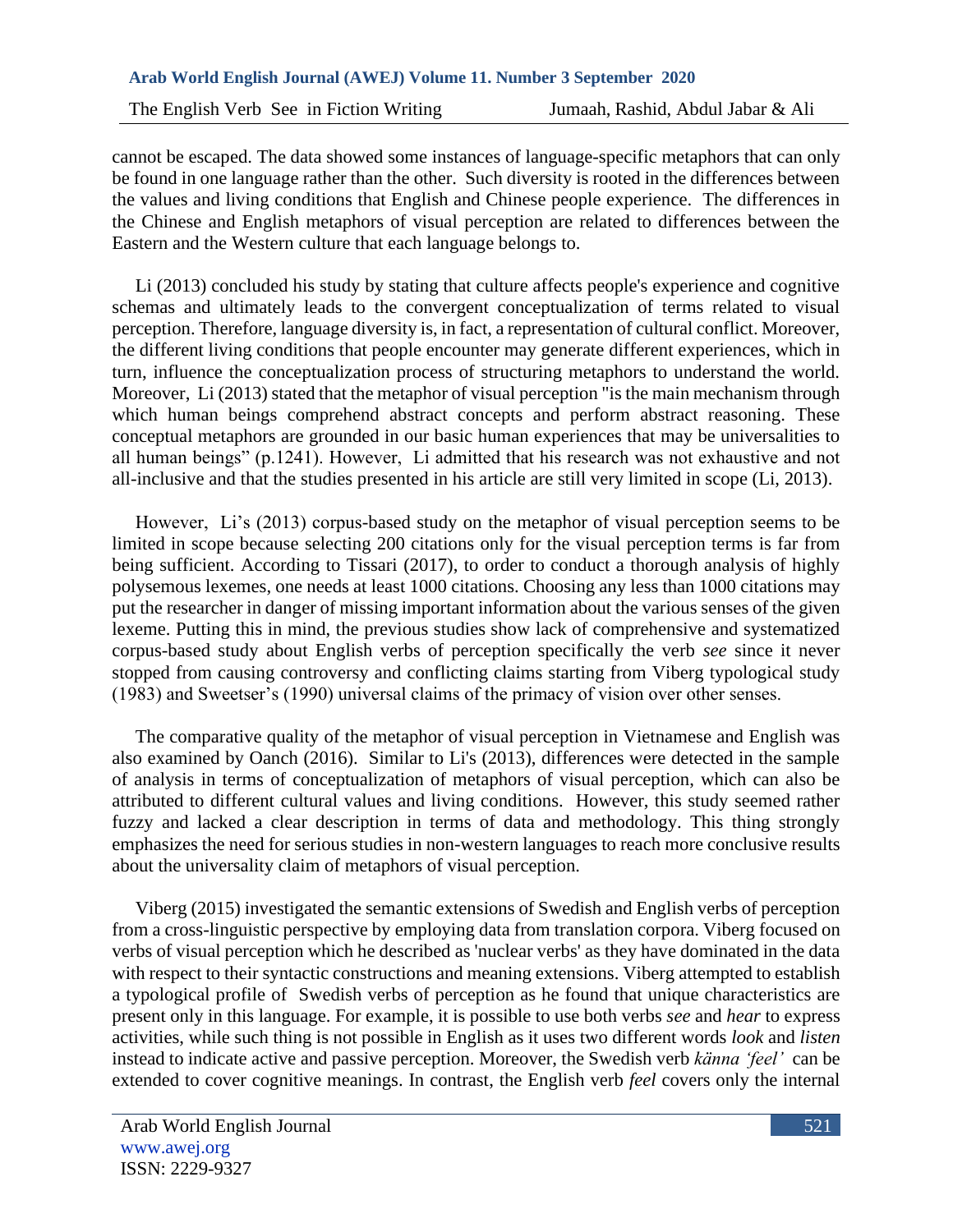feelings related to emotions and sentiments. Finally, the association between vision and knowing is present in Swedish, although it is not as prominent as in the case of English.

 Employing a corpus-based discourse approach, MacArthur, Krennmayr, & Littlemore (2015) explored the usage of the conceptual metaphor UNDERSTANDING/KNOWING IS SEEING in academic discourse. The data of the study consisted of 27 samples of academic conversations in English between teachers and students at five European universities. The size of the corpus consisted of 62,792 words, of which 42,183 were uttered by teachers and 20,609 by undergraduate students. The study included only three verbs: *see*, *look*, and *focus.* The findings of the study show that the metaphorical linguistic expressions underlying UNDERSTANDING/KNOWING IS SEEING as expected were used to a great extent by all participants in the process of seeking and giving advice about academic matters. More specifically, it was revealed that lecturers who used English as a means of giving instruction employed the verbs of visual perception as a way of describing the academic challenges faced by undergraduate students. As for the metaphorical uses of the terms of visual perception, the analysis showed that using expressions of visual perception to talk about knowledge and learning is firmly established discourse practices by the English speaking academics (McArthur et al, 2015). However, these discourse conventions are not reflected in the same way in Spanish academia as the analysis has demonstrated underuse of metaphors of visual perception by Spanish students (and one lecturer) in their talk.

 To explain the reasons behind the differences in discourse conventions of different communities of speakers, it would be essential to investigate other discourses that deal with topics such as knowledge and understanding. Such topics are more likely to occur in the analysis of academic discourse in universities or other educational centers, instead of general corpora. The analysis of face-to-face interaction between teachers and students in different countries, conducted in different languages, may provide a deeper understanding of the relative primacy of visual metaphors across different cultures.

 It has been postulated that the connection between mental processes and visual perception is considered 'primary metaphors' (Sweetser, 1990). However, if this claim is indeed true, then one would expect that both English and Spanish academics to use the metaphorical expressions underlying UNDERSTANDING/KNOWING IS SEEING in the same way. The analysis clearly indicated that such a claim did not hold true for Spanish academics as they remarkably underused the visual terms and with different meanings. In contrast, English speaking academics used visual terms to a great extent to refer to knowledge, learning, and understanding. Finally, it was concluded that despite the fact that the conceptual metaphor UNDERSTANDING/KNOWING IS SEEING "might be available as a way of reasoning about learning and knowledge to people from different cultures, discourse practices influence how salient it is for different groups of speakers" (McArthur et al, 2015, p.41).

 Using the same corpus-based approach, San Roque et al. (2015) investigated the usage of verbs of perception in face-to-face conversations, which are a major medium for manipulating and negotiating the experience of perception via language. Data derived from ordinary conversations provides new substantiation to the continuous discussions related to the way universal elements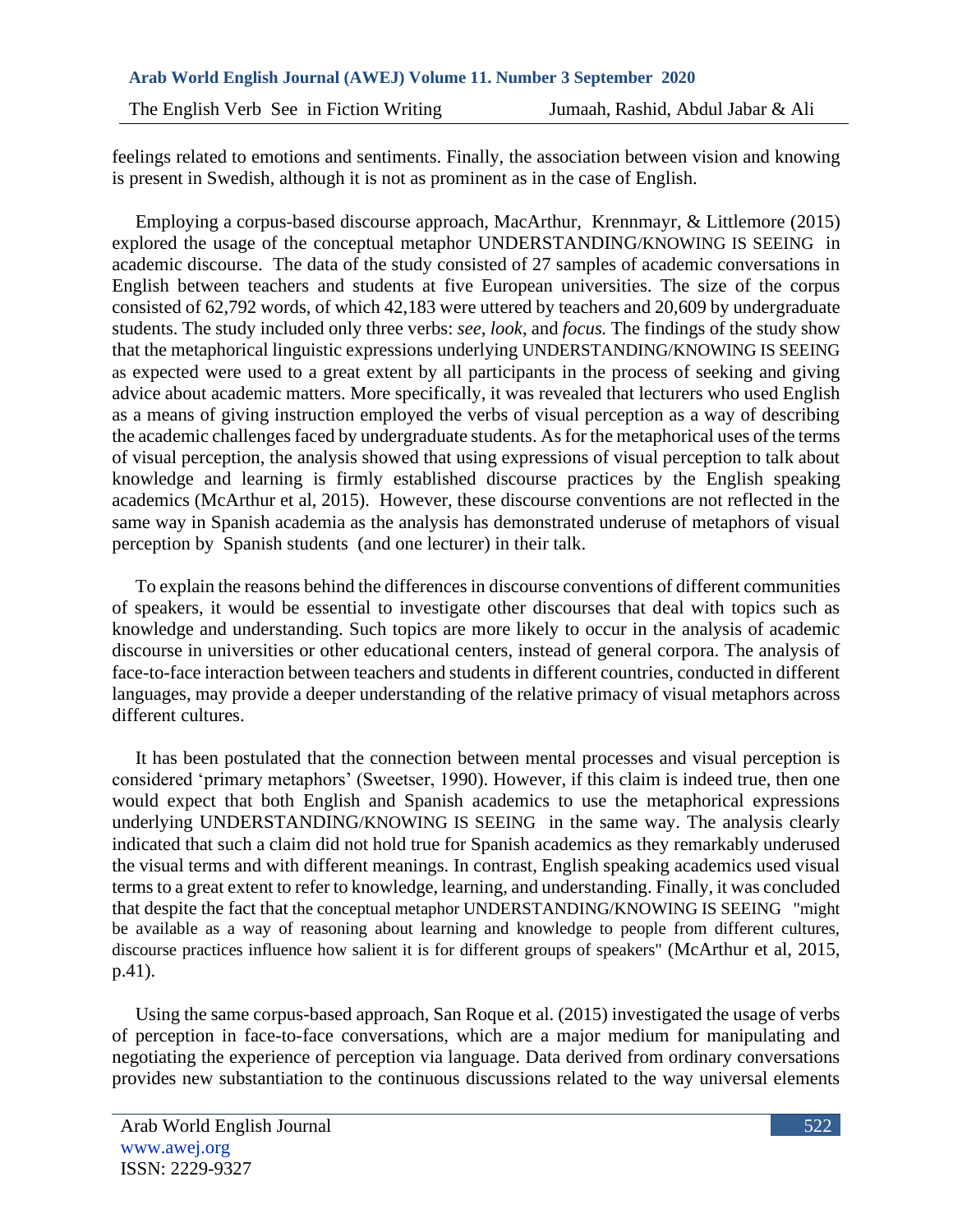structure the lexicon of perception. San Roque et al's study contributed to the branch of quantitative comparative studies on neglected languages by employing conversational corpora.

 The major aim of San Roque et al.'s study was to measure the frequency of verbs of perception and see whether they correspond with the assumed universality of vision. The strong version of the primacy of the vision hypothesis predicts that speakers in all languages will use expressions referring to vision more than hearing, touch, taste, or smell (Sweetser, 1990). Data of the study comprised 13 samples of video recordings; each video is about 60- minutes in length. The data were drawn from 13 languages which are: Avatime, Cha'palaa, Chintang, Duna, English, Italian, Lao, Mandarin, Semai, Siwu, Spanish, Tzeltal, and Whitesands. The findings of the study have shown that the forms of the verbs of visual perception constituted the highest number in terms of frequency in all languages, excluding Tzeltal language whereby the multi-sense verb *a'y* was notably higher (San Roque et al., 2015).

 Depending on general corpora, Kuboto (2016) attempted to investigate the possible literal and figurative meanings and usages of the verb *see* and *look* in Modern Standard American. The theoretical framework of the study was set within the framework of cognitive linguistics depending heavily on Langacker's (2015) theory of mental images. The data were extracted from the Corpus of Contemporary American English (COCA). However, despite the fact that this study is a doctoral dissertation, it did not contain a clear description of the methodology nor of the size of the corpus used. Moreover, the study did not employ corpus linguistic techniques to analyze the data nor any metaphor identification procedures to unravel the figurative meanings of the verb *see* and *look*. This study proposed that the figurative quality of the verb depended on the type of object that follows. If the verbs *see* and *look* are followed by concrete objects, they carry literal meanings. In contrast, if they are followed by abstract objects, then, they carry figurative meanings.

 Having reviewed the major studies that dealt with verbs of visual perception, the next section explains the method and data collection procedures that underwent the present study.

#### **Methodology**

 This study is non-experimental and descriptive in nature. It focuses on unraveling the conceptual metaphors underlying the metaphorical linguistic expressions of the English verb of visual perception *see* which necessitates the use of an interpretive qualitative approach. The nature of the study requires a description of the conceptual mappings of the physical domain of vision onto the different domains of experience.

 Data of the study comprised a corpus of English fiction writings gathered from large numbers of computerized corpora which enabled the researcher to identify patterns of uses more quickly than relying on individual texts or intuition. The corpus-based approach used in this study offered a more objective analysis of language because the researcher approaches his/her data without having any pre-conceived judgments about their semantic/pragmatic content (Deignan, 1997).

#### **Corpus of English Fiction Writing**

 The description of the corpus of English fiction writing used in the present study is summarised in Table one.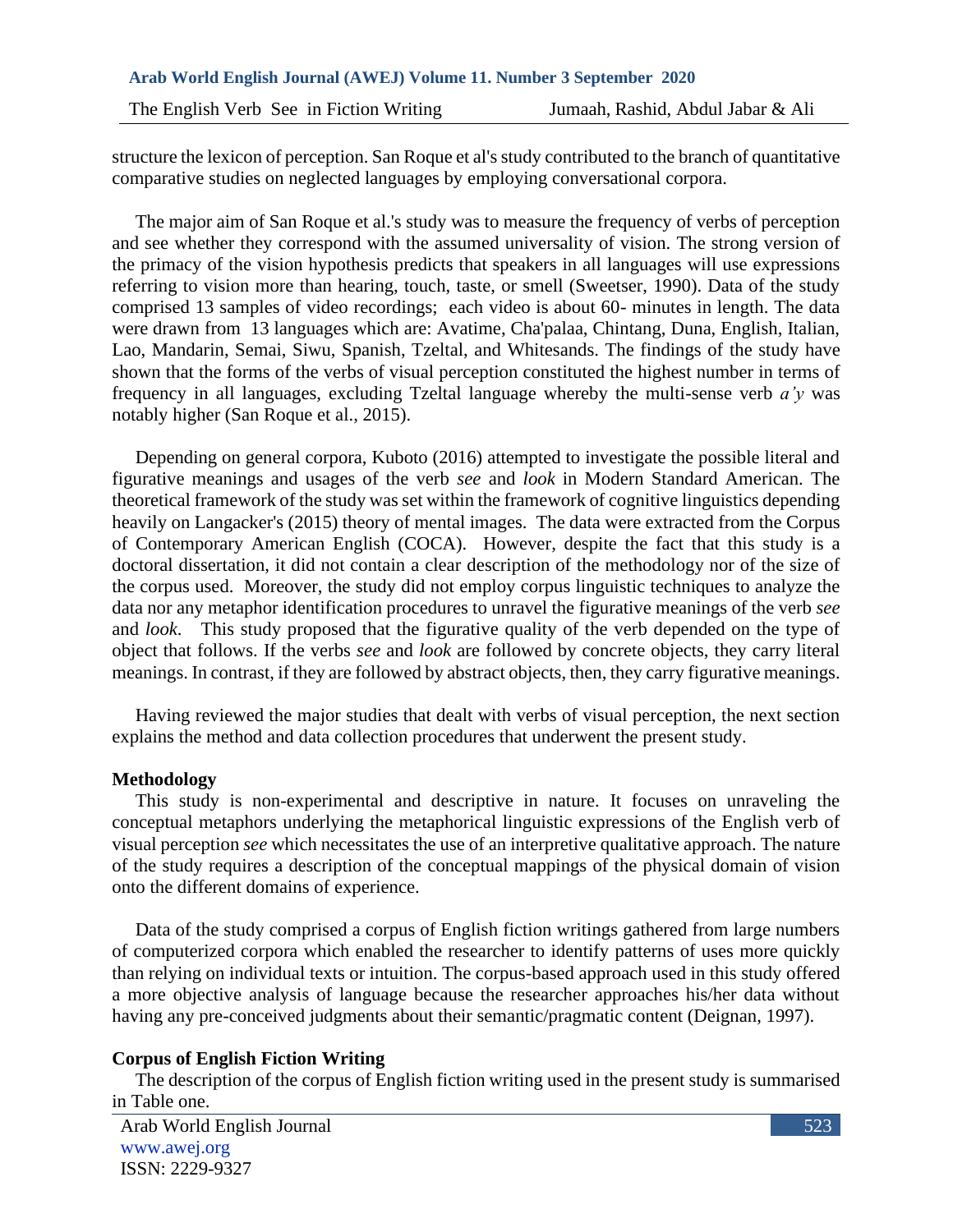| <b>Description of the corpus</b> |                                               |  |  |  |
|----------------------------------|-----------------------------------------------|--|--|--|
| Corpus name                      | Corpus of fiction writing                     |  |  |  |
| Language                         | English                                       |  |  |  |
| Size in words                    | one million                                   |  |  |  |
| No. of texts                     | $5000$ texts                                  |  |  |  |
| Mode                             | Written                                       |  |  |  |
| Texts type                       | Fiction writing (novels and short<br>stories) |  |  |  |
| Time frame                       | $2010 - 2017$                                 |  |  |  |

Table 1 *Information on the comparable corpora of English and Arabic fiction writing* 

 Table one shows that the size of the corpora is one-million words. Also, the present corpus includes samples of fiction novels and short stories of the five major fiction categories, namely, fantasy, romance, mystery, thriller, and science fiction (Peterson, 2016) as shown in Tables two. Every effort was exerted to compile fiction writing from balanced categories of fiction. Notably, the present corpora contain 60% of novels and 40% of short stories. The English fiction corpus contains an equal proportion of the five categories mentioned above as they are all widely available online and easily obtained. The following table shows the categories and their distribution in the corpus.

|  |  | Table 2: Fiction categories in the English corpus |  |  |  |
|--|--|---------------------------------------------------|--|--|--|
|--|--|---------------------------------------------------|--|--|--|

| <b>Fiction category</b> | No. of texts | <b>Type of texts</b>     | <b>Tokens</b> | $\%$ . |
|-------------------------|--------------|--------------------------|---------------|--------|
| Mystery                 | 100 texts    | Short stories and novels | 200,040       | 20%    |
| Romance                 | 100 texts    | Short stories and novels | 200,022       | 20%    |
| Fantasy                 | 100 texts    | Short stories and novels | 200,080       | 20%    |
| <b>Science Fiction</b>  | $102$ texts  | Short stories and novels | 204,032       | 20.40% |
| Thriller/action         | 98 texts     | Short stories and novels | 19,6007       | 19.60% |
| <b>Total</b>            | 500 texts    |                          | 1,000,181     | 100\%  |

# **Data Collection Procedures**

 The data collection procedures involved three steps. The first step was to retrieve the files of the corpus of English fiction writing using a concordance program. The use of the concordance enabled the examination of the verb *see* by studying its numerous occurrences in their contextual environment (Weisser, 2016). The English corpus of fiction writing was processed using AntConc as it is considered an excellent tool for analyzing English corpora (Alfaifi & Atwell, 2016). After data retrieval, the second step was to search for the keywords in the concordance software. The search process of the English keyword *see* and its different morphological forms resulted in 3023 occurrences.

 Finally, the third process involved extracting a sample from the total number of occurrences of the keyword *see*. A sample of 1000 examples of the keyword see was extracted from the corpus of English fiction writing. The sample was extracted randomly by using a research randomizer [\(https://www.randomizer.org/\)](https://www.randomizer.org/) which generated random numbers after the required information was entered. A set of 1000, sorted number with a range from 1- 3023 was generated for the verb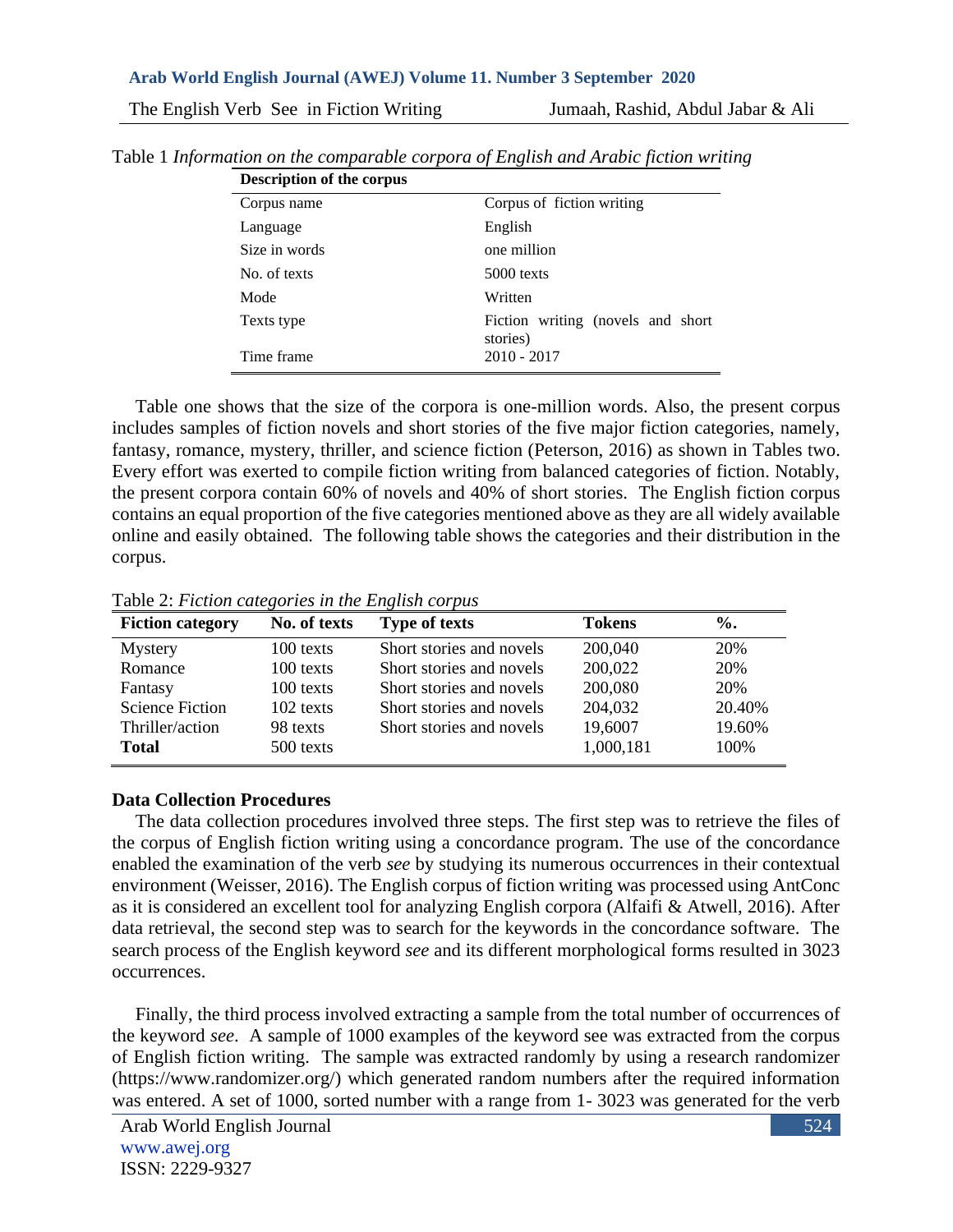*see*. The 1000 example identified was saved in a Microsoft word file in order to be prepared for analysis. The number of 1000 examples was proposed by Deignan (1997) who stated that a large sample of 1000 examples is considered sufficient and satisfactory to examine the different senses of any lexical item.

### **Data Analysis**

 The Metaphor Identification Procedures (MIP) (Pragglejaz Group, 2007) was adopted to identify the metaphorical linguistic expressions of the English verb *see*. The entire procedure comprised four steps which include the following points: 1) reading the entire text, 2) determining the contextual meaning of each verb in the text, 3) finding out if the verb has a basic meaning in another context, 4) if there is a contrast between the contextual meaning and the basic meaning of the verb, then it is a metaphor. To achieve accuracy in the identification of the metaphorical meaning, English dictionaries were used to decipher the basic meaning of the verb see such as Oxford Advanced Learner's Dictionary (Hornby, 2015), Macmillan English Dictionary for Advanced Learners (Rundell, 2007) and Cambridge Advanced Learner's Dictionary (Walter, 2008). After the stage of identifying the metaphorical linguistic expressions related to the verb *see*, the next step was inferring the underlying conceptual structure from the linguistic expressions using the CMT (Lakoff & Johnson, 2003) as the framework of analysis. As explained earlier, a conceptual shift is stimulated by conceptual similarities between two domains: source domain and target domain, in a way that certain elements of the former are mapped into the latter. In this case, the two domains must be properly interpreted and then categorized.

#### **Results and Discussion**

 This section answers research questions one and two regarding the conceptual metaphors underlying the English verb of visual perception see and the theoretical implications of the MIND-AS-BODY theory proposed by Sweetser (1990) with regard to the conceptual metaphors underlying verbs of visual perception in English.

## *Conceptual Metaphors Underlying the English Verb of Visual Perception See*

 This section first reports the frequency of the conceptual metaphors of the English verb *see* followed by subsections that discuss each conceptual metaphor. The metaphor identification procedure (Pragglejaz Group, 2007) revealed that the verb *see* has a vast number of metaphorical meanings comprises, which is 390 metaphorical linguistic expressions out of the total sample of 1000 examples. The analysis in this section includes the most salient conceptual metaphors that underlie the identified metaphorical linguistic expressions manifested by the verb *see* as shown in Table three.

| Conceptual Metaphors            | Freq. | %   |
|---------------------------------|-------|-----|
| UNDERSTANDING/KNOWING IS SEEING | 234   | 62% |
| FINDING OUT IS SEEING           | 69    | 19% |

Table 1 *Frequency and percentage of conceptual metaphors underlying the verb see in English*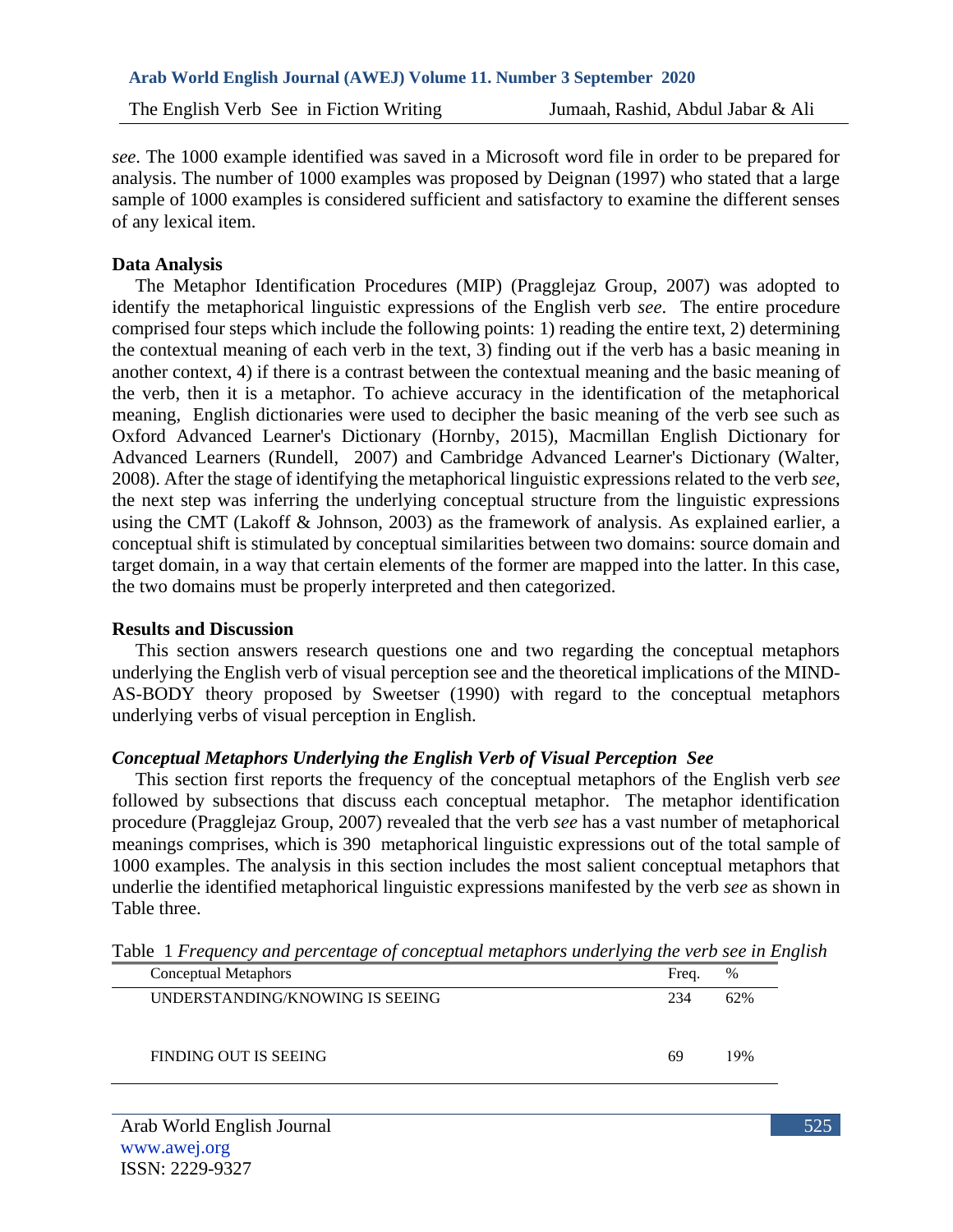| The English Verb See in Fiction Writing | Jumaah, Rashid, Abdul Jabar & Ali |      |
|-----------------------------------------|-----------------------------------|------|
|                                         |                                   |      |
| CONSIDERING/THINKING IS SEEING          | 35                                | 7%   |
|                                         |                                   |      |
| <b>Others</b>                           | 52                                | 12%  |
| Total                                   | 390                               | 100% |

 As Table three shows, the most frequent conceptual metaphor in English is UNDERSTANDING/KNOWING IS SEEING which constitutes 62% of the corpus, followed by FINDING OUT IS SEEING (19%) and then CONSIDERING/THINKING IS SEEING (7%). The analysis also unraveled other conceptual metaphors. However, these are not reported in this study as they are considered less salient. The conceptual metaphors shown in Table 1.1 are explained in detail in the upcoming subsections.

#### *UNDERSTANDING/KNOWING IS SEEING*

 The conceptual metaphor UNDERSTANDING/KNOWING IS SEEING is salient in the English corpus. The saliency of the conceptual metaphor UNDERSTANDING/KNOWING IS SEEING is pervasive in English and is in line with MacArthur, Krennmayr, & Littlemore's (2015) study on the usage of the conceptual metaphor UNDERSTANDING/KNOWING IS SEEING in academic discourse. Their study showed that this conceptual metaphor, as expected, was used to a great extent by all participants in the process of seeking and giving advice about academic matters. More specifically, their study revealed that the lecturers who used English as a means of giving instruction employed the verbs of visual perception as a way of describing the academic challenges faced by undergraduate students. As for the metaphorical uses of the verbs of visual perception, the analysis showed that using expressions of visual perception to talk about knowledge and learning is a firmly established discourse practice by the English speaking academics.

 The conceptual metaphor UNDERSTANDING/KNOWING IS SEEING involves a mapping between several elements of the source domain of physical vision and the target domain of the mental process of understanding and knowing. Such systematic correspondences are in line with Sweetser's (1990) proposed MIND-AS-BODY metaphor as a conceptual one because this metaphor is motivated by interrelations between people's external experiences and their internal cognitive and emotional experiences. Such correspondences involve the conceptualization of bodily physical experiences in terms of perceptual experiences of the mind.

 Specifically, the conceptual metaphor UNDERSTANDING/KNOWING IS SEEING is instantiated in certain linguistic expressions, such as 'see no point' which means 'to realize that there is no use or no benefit in doing something' as in example one:

### (1) *"and there is no worthy adversary, I see no point in expending energy and spending time."*

 The linguistic expression 'see no point'" in the example has a metaphorical meaning because of its abstract concept. According to Collins Cobuild Advanced Learner's Dictionary (Cobuild, 2018), the word 'point' means "a detail, aspect, or quality of something or someone" (p.661).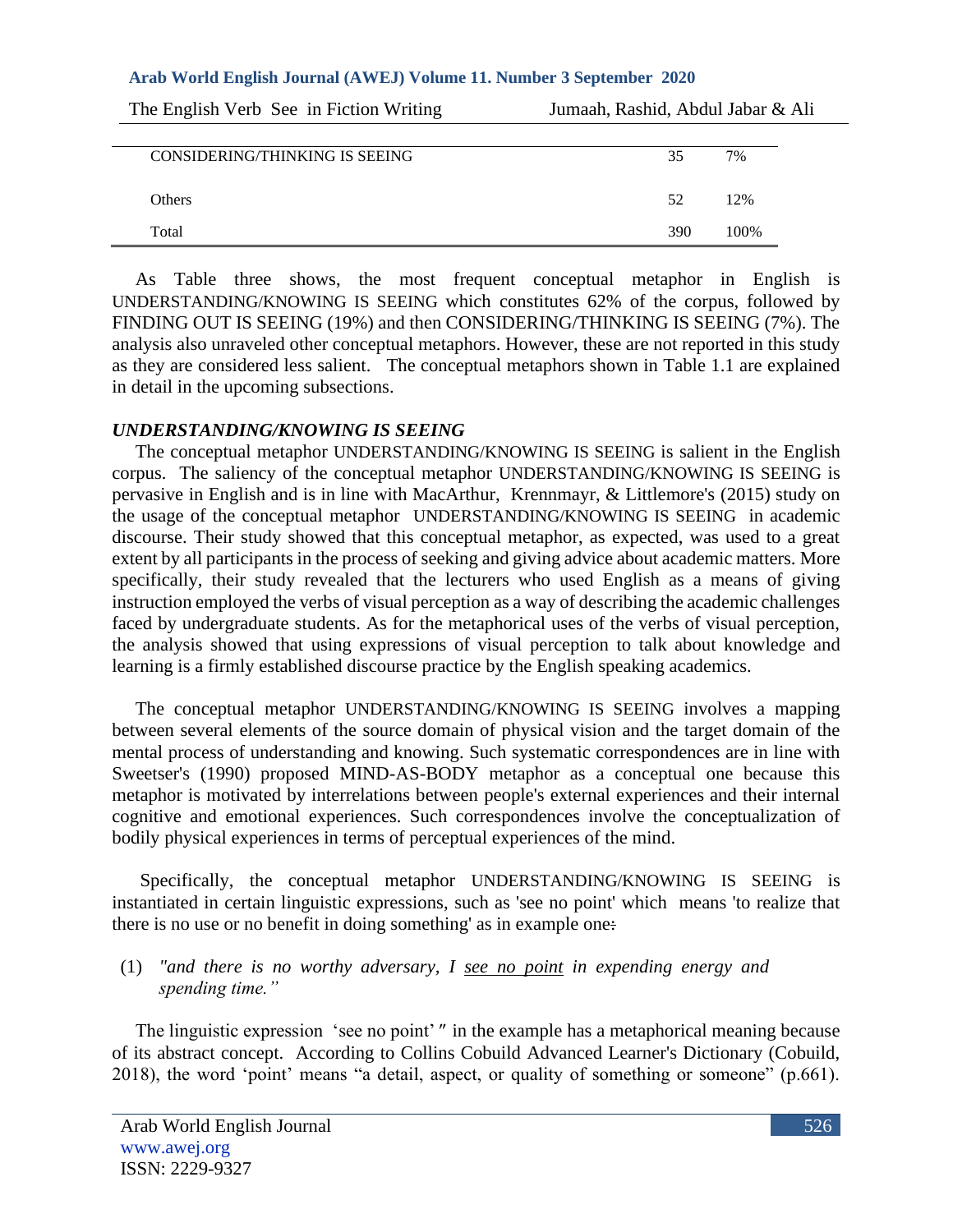Generally, any details or aspects denote abstract and immaterialistic concepts that are not perceived directly by the physical eye but perceived by the mind.

 The conceptual metaphor UNDERSTANDING/ KNOWING IS SEEING is also realized in the linguistic expressions 'See something/anything wrong', which is illustrated in the following examples:

## (2) *He looked at the data closely and could see nothing wrong. But then, he probably wouldn't recognize a problem if he did see it.*

 The linguistic expressions 'see nothing wrong' in example two means 'understanding or realizing that there is no harm in doing a certain action'. The word 'wrong' in the expression 'see nothing wrong' represents an abstract idea or thought that cannot be detected directly by the eye but perceived and identified by the mind. It means something that is incorrect and not in accordance with the facts. For this reason, the linguistic expression 'see something/anything wrong' is regarded as metaphorical. In sentence two, the perceiver is described as someone who would not be able to recognize anything wrong even if he did see it. This suggests that the possession of a pair of eyes is not enough for one to detect a problem. The expression that follows 'wouldn't recognize a problem if he did see it' suggests that the process of detecting problems relies on a human's mental ability to grasp and fully understand abstract things.

 Another linguistic expression that manifests the conceptual metaphor UNDERSTANDING/KNOWING IS SEEING is 'see things in a particular way' which means 'to realize or understand things /situations or events in a particular way according to one's own perspective' as shown in the following example:

# (3) *"You have to understand; we're trained to see things as logically as possible,"*

 The verb *see* in example three above means 'to understand and analyze situations in a particular way'. The verb *see* is followed by the word 'things' which refers to ideas or concepts. These ideas or concepts are "mental representations, abstract objects or abilities that make up the fundamental building blocks of thoughts and beliefs and they play an important role in all aspects of cognition" (Mather, 2016, p. 256). In the given example three, it can be seen that the linguistic expressions 'see things as logically as possible' refers to the perceptual ability that is performed by the mind's eye and not the physical eyes, which explains the metaphorical meanings of the verb *see*.

 In other metaphorical linguistic expressions, the eyes are considered as a means to penetrate the human mind. They are regarded as a window into people's real thoughts and souls, which are illustrated by the following example from the English corpus:

(4) *"I couldn't see any hints of remorse in his eyes. He was as cold as ice."*

 In example four, the verb of visual perception *see* does not refer to a physical act of seeing because abstract concepts such as remorse, love, and fear cannot be seen by the physical eye, rather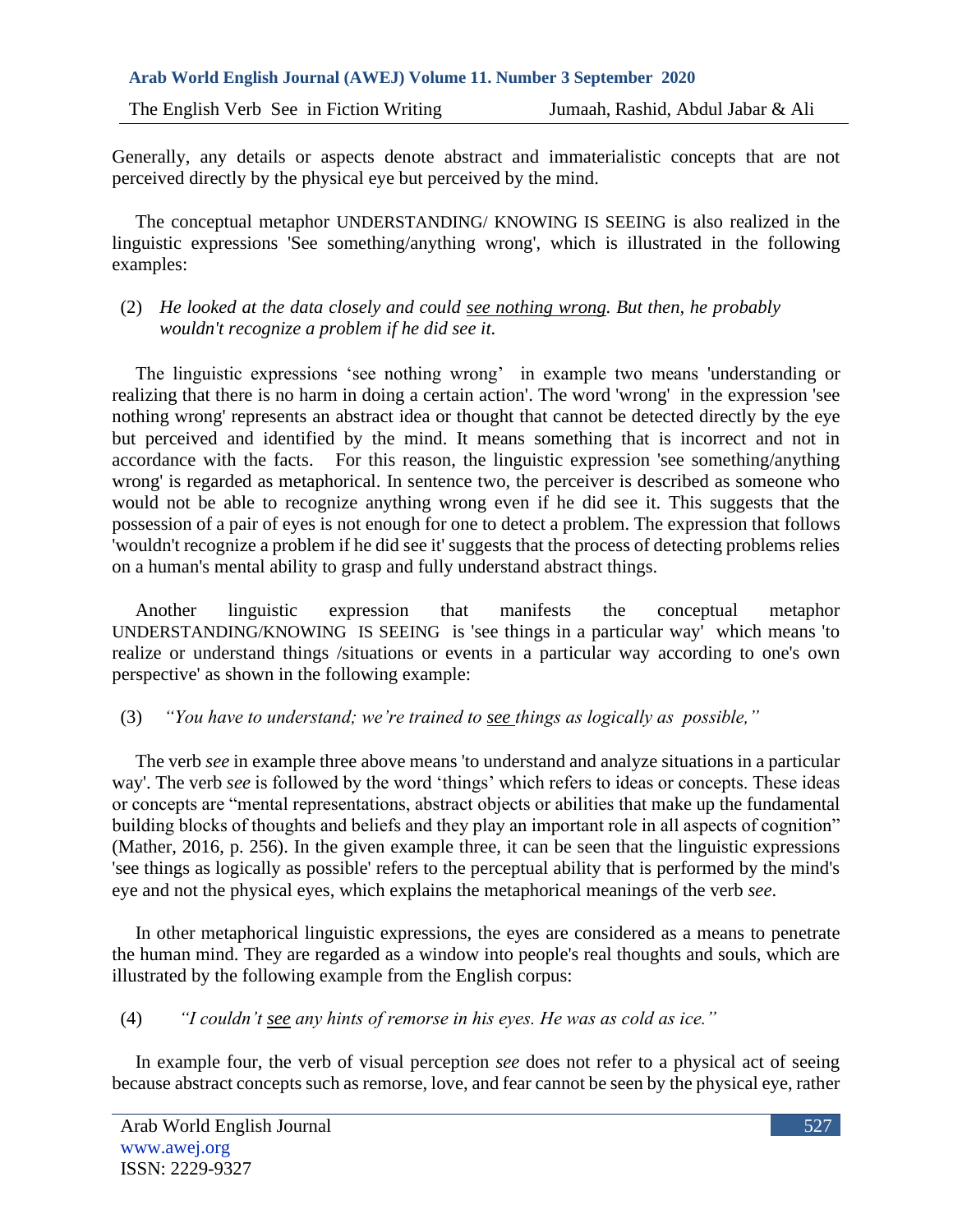The English Verb See in Fiction Writing Jumaah, Rashid, Abdul Jabar & Ali

they are realized by the mind based on certain clues in the physical environment. In example four, the verb *see* is used metaphorically denoting the meaning 'to realize or understand'. In this case, the perceiver realized that the other person described in the sentence did not show any sign of remorse as indicated by the looks of his eyes. Generally, the eyes are regarded as a window into the human soul and mind. In the mind, there are specific areas that are occupied by feelings, emotions, and thoughts. This mental aspect is subtler than the physical body and concerns people's awareness of inner feelings and the ability to relate to events from the outside world. At this level, the eyes could transmit the reaction of the soul, whether showing discontent, rebel, happiness, love, as well as enmity and sorrow.

 Moreover, understanding people's feelings can also be achieved by looking at people's facial features. This meaning is realized in the English corpus through the following linguistic expressions: 'see the expression of concern on his face', see the expression of love on her face', 'see expressions of pain on his face', 'see the expression of contempt on his face'. Some illustrative examples are:

- (5) *Clary could see the expression of concern on both their face.*
- (6) *I see all the expressions of love on her face.*

 Furthermore, the conceptual metaphor UNDERSTANDING/KNOWING IS SEEING is realized in the English corpus in the linguistic expression *see sense* (example seven). This expression seems to have a rather negative connotation, which is 'if someone tries to make people see sense or see reason, he tries to make them realize that they are wrong or are being silly', as shown below:

(7) *"Demeter or Hestia would make the two brothers see sense. But your arrival has inflamed Zeus's."*

 The linguistic expression 'see sense' described in sentence seven designates the meaning of "the ability to make good judgments and to behave sensibly". The metaphoricity of this linguistic expression is similar to that highlighted by Deignan and Cameron (2009) in their discourse analysis of the metaphorical uses of the verb *see*. Their study showed that 'see sense' is a semi-fixed figurative expression that is associated with understanding.

 Another specific-metaphor subsumed under the general UNDERSTANDING/KNOWING IS SEEING unraveled in the English corpus is ENCOURAGING SOMEONE TO UNDERSTAND IS ASKING THEM TO SEE'. This metaphor is realized in the linguistic expression 'you see' and it is used when someone is explaining something to someone, to encourage them to listen and understand his idea as shown in the example below:

## (8) "… *a new statue set. Children are so popular, you see. Everyone loves chil- dren." Annabeth."*

 In example eight, the linguistic expression 'you see' is used in order to invite the hearer to the conversation and appeal to him to understand the idea raised by the speaker. Generally, the linguistic expression 'you see' is used commonly in everyday conversation. Fedriani and Sansó (2017) state that the expression 'you see' is a pragmatic marker which has certain functions, such as claiming the speaker's attention, marking a transition between information or arguments in the discourse, providing an explanation for a previous claim, or negotiating with speakers to accept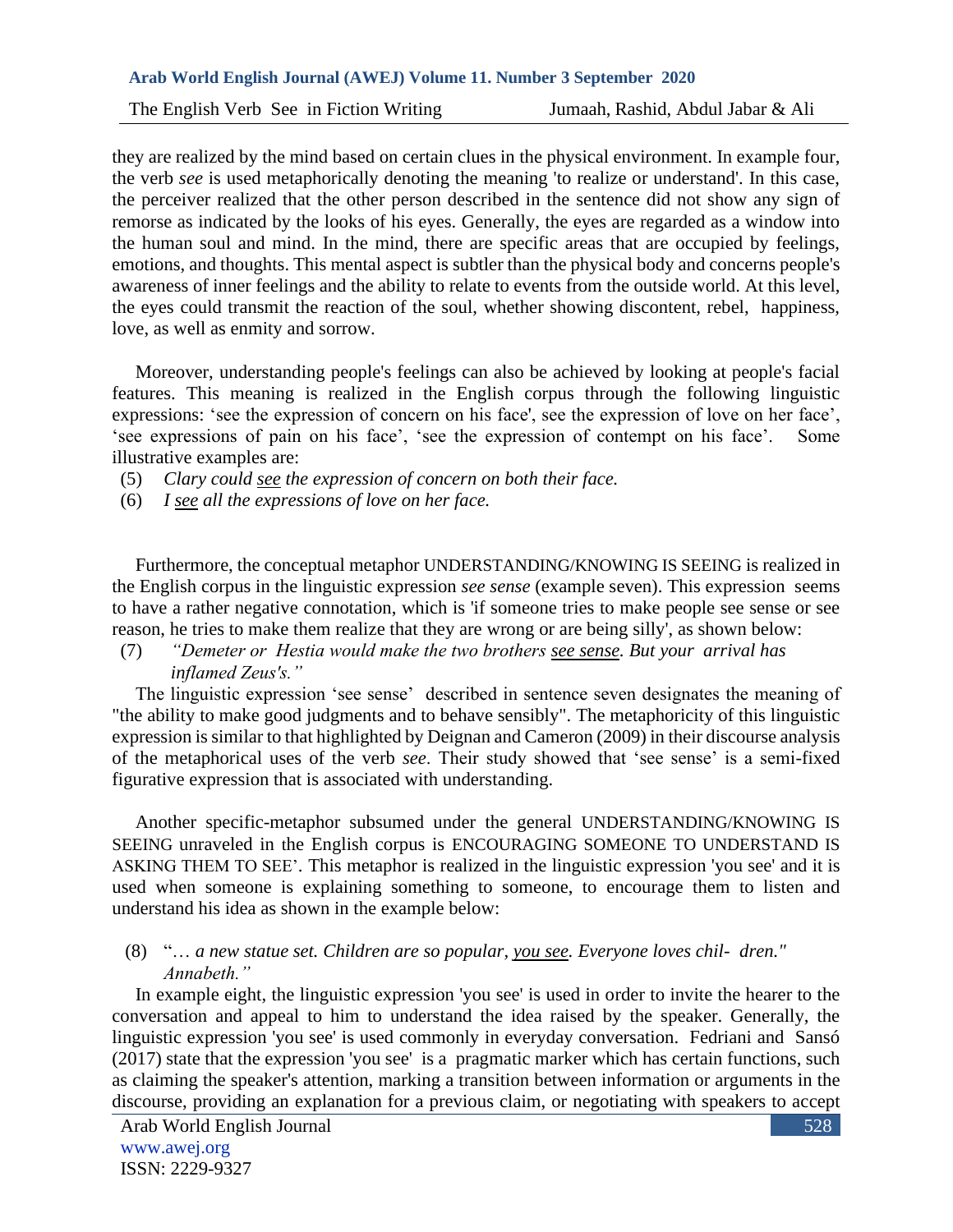their arguments. Moreover, the fact that the linguistic expression 'you see' reflects the meaning 'to understand' is in line with the findings of Deignan and Cameron (2009). In their study, the linguistic expression 'you see' denotes the meaning of understanding. It is mainly used by a speaker in order to convince the other party in a conversation to agree with him/her and understand him/her point of view. The occurrence of 'you see' functions as a persuasive element encouraging the hearer to perceive events in a particular way.

## *FINDING OUT IS SEEING*

 Another conceptual metaphor that underlies the English verb *see* is FINDING OUT IS SEEING. This conceptual metaphor is significant in the data whereby it is the second most frequent conceptual metaphor unraveled in the English corpus (19%). Within this conceptual metaphor, the source domain vision is mapped onto the act of discovering something whereby the faculty of vision enables people to study a case or a situation in order to attain information. This mapping concurs with the finding of Ibarretxe-Antunano's (2019) study on verbs of perception in English, Spanish, and Basque which highlights that human beings regard sight as the most reliable sense when it comes to gathering information about the external world. In this regard, it is plausible why verbs of visual perception convey meanings" such as 'to ascertain', 'to find out', 'to make sure', and 'to take care'. According to Ibarretxe-Antunano (2019), visual perception is an exact and objective means of uncovering the reality about the surrounding world and that it provides recordable and tangible evidence through the images captured by the eyes and transmitted to the mind. This led Ibarretxe-Antunano (2019) to hold the opinion that only what a person could see with his/her eyes is true which suggests the primacy of the sense of sight over the other senses of hearing, touch, taste, and smell.

 The conceptual metaphor FINDING OUT IS SEEING is instantiated in certain metaphorical linguistic expressions as in example nine:

(9) *I am Dr. Norman*. *This is a pilot program to see if we can get at some of the root causes of your difficulties.* 

 The verb *see* in example nine means 'to find out' whereby the perceiver 'the doctor' is trying to find out if he can use the pilot program to discover the root causes of difficulties of the patient described in the sentence. The example involves the meaning of finding out about people's activities, processes, and plans.

 Moreover, other examples in the English corpus show that the verb of visual perception *see* is used to signify the meaning 'to find out about future events' as shown in the following example:

(10) *She waved away my concern. "It'll turn out all right in the end. You'll see. As long as you did your best."* 

 In sentence ten, the verb *see* means 'to find out' in which the expression 'It'll turn out all right in the end. You'll see' means 'you will find out that future events will be favorable'. The fact that the verb of visual perception *see* in sentence ten denotes the meaning 'to find out about future events' is in line with Gunnersdotir (2013) findings in his study about the perceptual metaphor in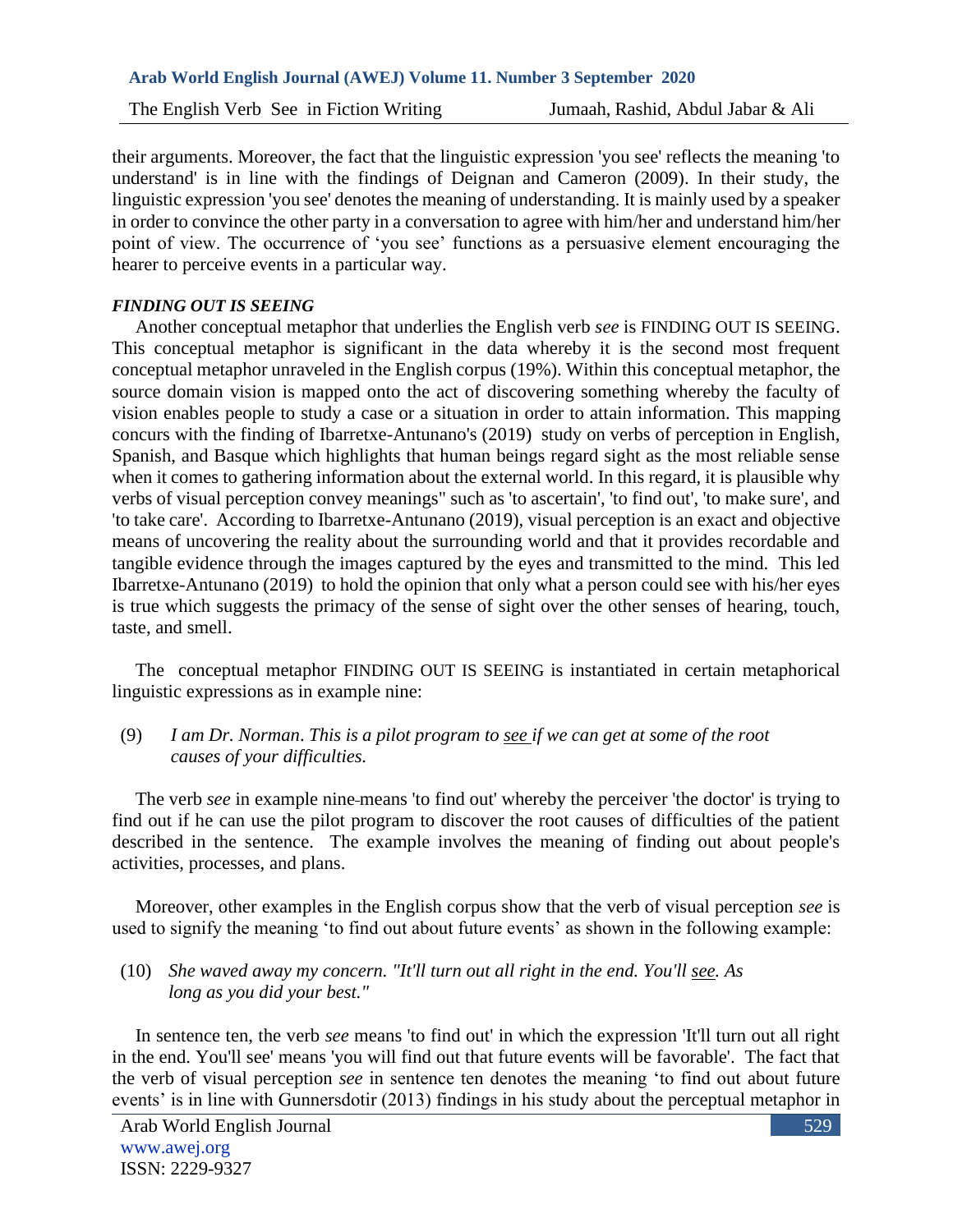the verbs of perception. The study revealed that the verb *see* signifies the meaning of 'seeing things that have yet to happen.'

 In addition to example ten, there is another specific metaphor in English subsumed under FINDING OUT IS SEEING which shows different uses of the verb *see* which is FINDING OUT ABOUT PEOPLE'S TRUE CHARACTER. This metaphor is manifested in particular examples that signify the meaning of 'finding out about people's true character'. The following example from the English corpus shows how the verb of visual perception *see* manifests the metaphorical meaning:

### (11) *"I catch sight of Paylor, who's watching me so closely, waiting to see what I am made of…".*

 For example (11), the expression 'waiting to see what I am made of' means 'to find out about my true personality'. Here, the act of seeing is metaphorical, it does not entail an actual physical act of seeing. Instead, it involves a mental process of finding out or discovering something'. The true self of people is not something that can be seen by the physical eye. The act of discovering the true self of people takes time. In order to judge the true character of people, one needs to keep an eye on them in certain situations; observe how they react and listen to what they say. Only then one will be able to judge and truly see people's real character.

## *CONSIDERING/THINKING IS SEEING*

 The conceptual metaphor CONSIDERING/THINKING IS SEEING is the third most frequent conceptual metaphor unraveled in the English corpus (7%). The conceptual metaphor involves a mapping of the physical domain of vision and the mental process of thinking and it is instantiated by the linguistic expression 'see somebody/something as' in English*.* This linguistic expression suggests the following meaning "if you see someone or something as a certain thing, you have the opinion that they are that thing" as seen in the following example:

# (12) *"Possibly my crippling clumsiness was seen as endearing rather than pathetic,"*

 The verb *seen* in example (12) means 'to consider' in which the act of clumsiness of the person described in the sentence was considered as endearing. In this case, the linguistic expression 'clumsiness was seen as endearing' in example (12) does not reflect an immediate direct perception of the act of clumsiness but reflects a characteristic of the things that are not immediately detectable by the sense of sight. The expression is actually an evaluative opinion about the things (stimulus of perception) that presuppose some mental activity on the part of the perceiver. In this case, the verb *see* is used to describe mental perception, and the given cases of perception cannot be immediate and direct, for they are not based upon the functions of the individual's physical senses. The verb *see* in the sentence (12) is meant to convey a perception that is more inferential or intellectual rather than sensory and can have a similar meaning to the verbs of cognition such as *consider* (Ibarrexte-Antunao, 2019).

 More illustrative examples (13 to 14) are given below to explain the specific metaphors JUDGING AND EVALUATING PEOPLE IS SEEING. In sentence (13) below, the perceiver produces judgments about people based on their subjective evaluation: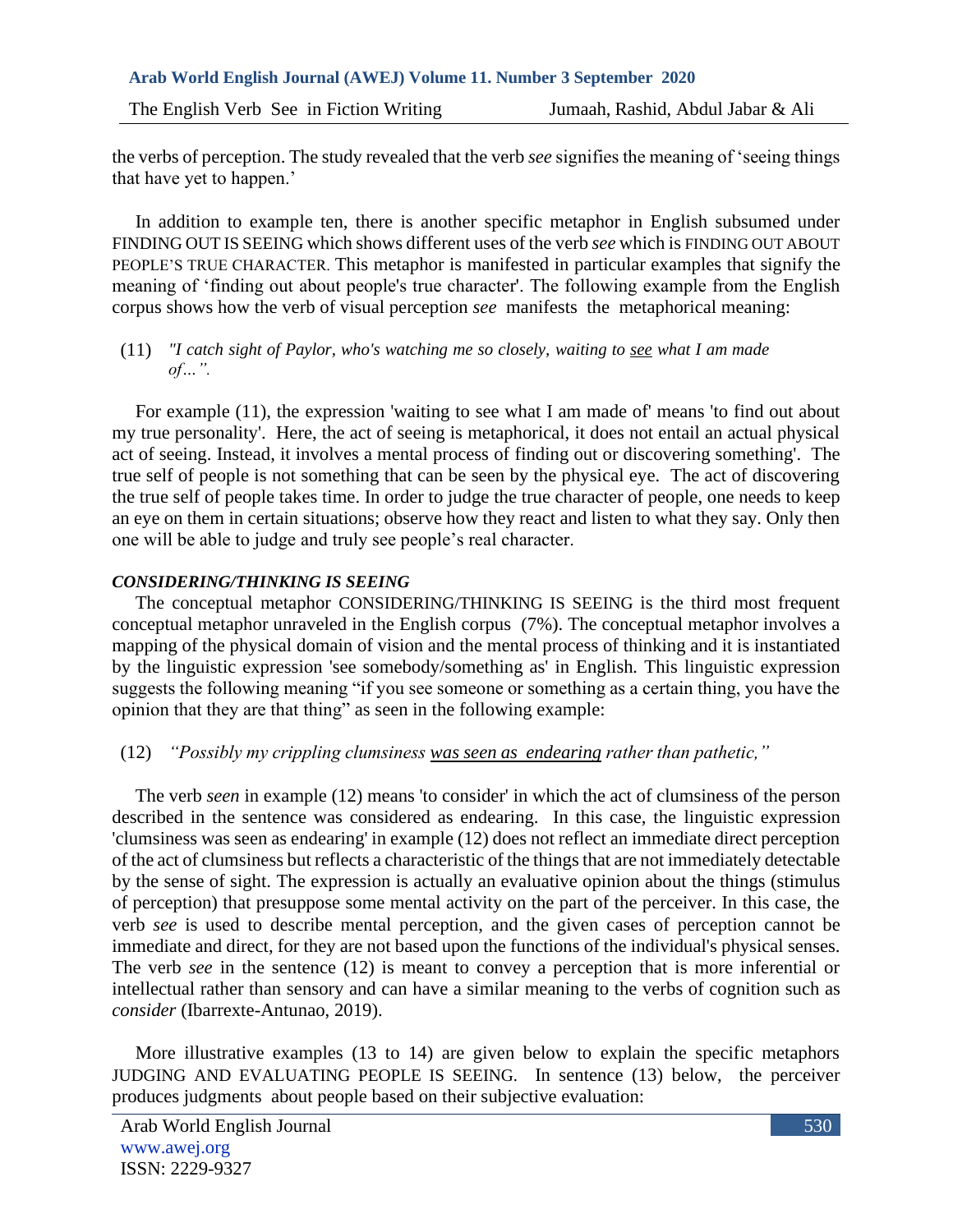### (13) *Beetee nods. "So scary that he'd see her as life-threatening. That he might try to kill her."*

 The example above involves an act of judging and evaluating people in a certain way whereby the verb *see* means 'to consider' in which the perceiver considers the other person as dangerous and life-threatening in such a way that he must eliminate her to remove the threat on his life. The judgment was based on his own conception of danger. The act of evaluating and judging people in the sentence above is metaphorical as the perceiver is using his eyes as a tool to send images to his mind in order to process and understand the outcome of these images. Here the human eye works as a scanner that scans all the parts of something carefully. The perceiver does not only depend on the immediate image of the person in front of him, but he/she also conjures up past memories, experiences, and events on which basis a final resolution of 'this woman is dangerous' as in sentence (13) is achieved.

 Furthermore, besides judging and evaluating people as shown in the previous examples, the specific metaphor JUDGING AND EVALUATING OBJECTS/SITUATIONS IS SEEING is manifested in certain examples which suggest the meaning 'to judge and evaluate objects, situations and events in a particular way' (Deignan & Cameron, 2009) as in the following example: (14) *"Well, then. I don't see that as a problem,"* 

 For example (14), the verb *see* means 'to consider' whereby the perceiver contemplates about or evaluates a certain situation and then decides not to consider it as a problem. This decision made by the perceiver in the sentence cannot be achieved only by a physical act of seeing; there must be some pre-thinking and pre-contemplation that forced the perceiver to think the way he/she does. Through the mental process of thinking, people are able to manipulate information to form concepts, to solve problems, reason, and make decisions. The act of thinking produces thought, which could be an idea, a sound, an image, or even an emotional feeling that originates from the brain. As a result, the verbs *see* sentences (14) cannot possibly refer to a physical act of seeing rather it refers to the metaphorical meaning of 'to think' or 'to consider'.

## **Theoretical Implications Related to the MIND-AS-BODY Theory**

 The conceptual metaphors unraveled in this study show a systematic correspondence between the source domain of vision and the target domain of knowledge and understanding. Such systematic correspondences are in line with Sweetser's (1990) proposed MIND-AS-BODY metaphor as a conceptual one because this metaphor is motivated by interrelations between people's external experiences and their internal cognitive and emotional experiences. Such correspondences involve the conceptualization of bodily physical experiences in terms of perceptual experiences of the mind. Sweetser (1990) added that these associations between physical and cognitive domains are moving in one direction: they shift from the body-related vocabulary onto the vocabulary of mind. Specifically, the metaphorical shift in English verbs of visual perception moves from the source domain of physical visual perception to the target domain of cognition and knowledge.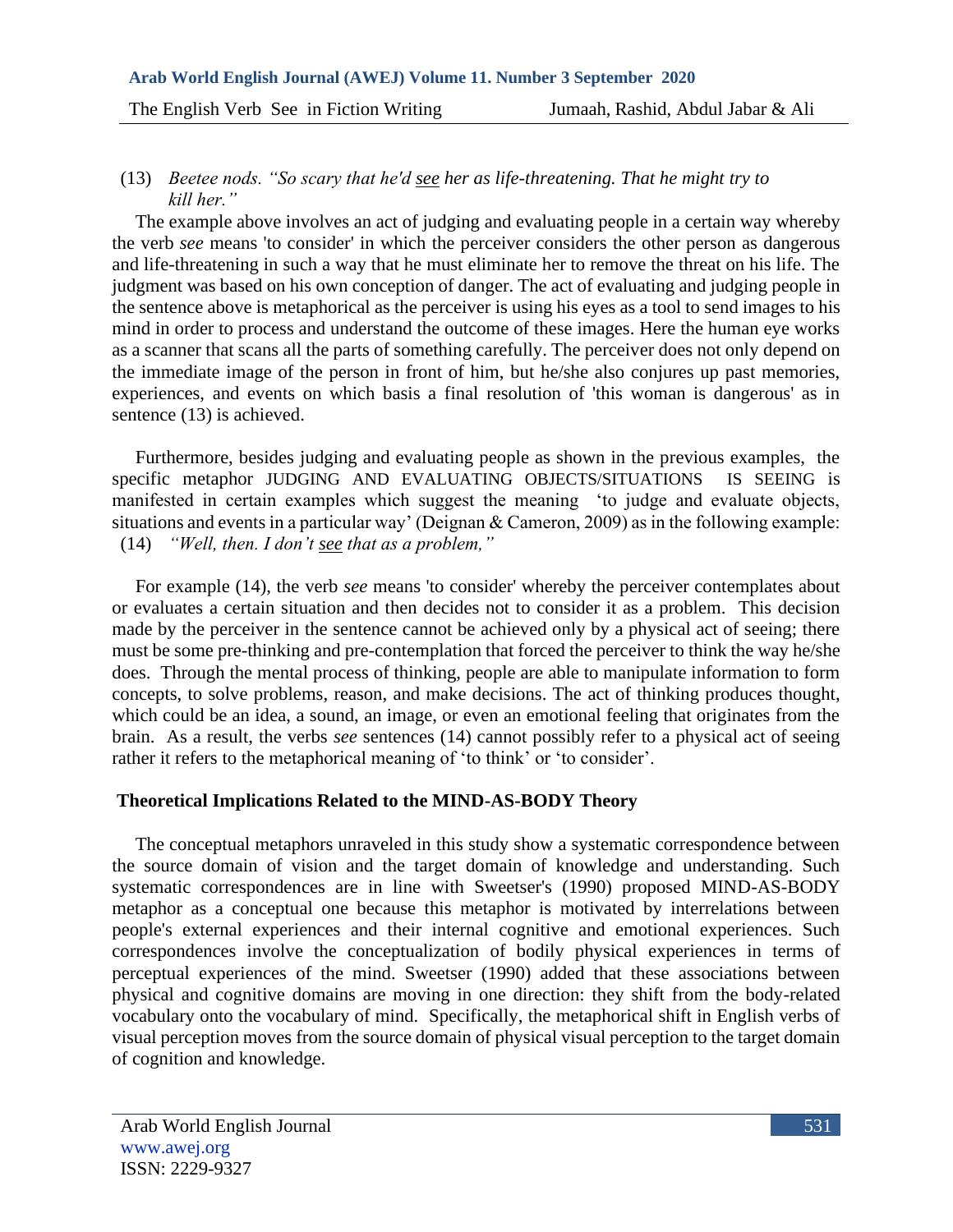Above all, Sweetser (1990) stated that this correspondence between vision and intellection is attributed to the fact that vision is the prime channel of collecting objective data about the world. It is the major source in providing humans' with the largest amount of data than any of the other senses, and it seems that children depend to a great extent on the sense of vision in their early years. Moreover, the sense of vision gives humans the ability to focus on minute details in the immediate environment as well as concentrate on one single object at a time. Also, different people can have the same point of view depending on the sense of sight. As a result, it appears to furnish a foundation for mutual public knowledge.

 Moreover, Sweetser (1990) speculates that the metaphorical extensions that occur in the verbs of visual perception are not random but motivated and grounded in the perception and sensory experiences of people. Moreover, the metaphorical mappings that occur between the physical domain of visual perception and the abstract domains of knowledge and understanding are established in the humans' visual experience, that is, in the way people interact, understand, and use their perceptual visual capacity. For human beings, the sense of sight is the means to collect information about the world. Human beings are biologically restrained by the physiology of the sense of sight whereby it possesses its own receptors (eyes), a passageway to the brain, and stimuli (light).

 Findings of the present study support two major aspects of Sweetser's (1990) MIND-AS-BODY hypothesis. First, the study revealed that all the conceptual metaphors unraveled in this study show systematic correspondences between the physical domain of vision and the abstract domain of the mind. In this light, these conceptual metaphors are regarded as a sub-part of the general MIND-AS-BODY conceptual metaphors proposed by Sweetser. Second, this study supports Sweetser's (1990) hypothesis regarding the universality of the primacy of vision in motivating metaphors of knowledge, understanding, and cognition. These findings provide further evidence for the claim of the primacy of sight for motivating metaphors of intellection and knowledge within the field of cognitive semantics. Currently, in the literature, there are opposing views about the claims of the primacy of sight in motivating metaphors of higher intellect. On one hand, scholars such as Sweetser (1990) and San Roque et al. (2015) emphasize the universality of the primacy of vision as the sensory modality used for metaphors of knowledge and thought. On the other hand, typological studies by Evans and Wilkins (2000) and Vanhove (2008) propose the verb *hear* as the prime verb in motivating metaphors of cognition. The findings of this study are in agreement with the views of the scholars who propose that the verbs of visual perception hold the premium position in motivating conceptual metaphors of knowledge and intellection.

#### **Conclusion**

 This paper aimed at unraveling the conceptual metaphors underlying the linguistic expressions of the English verb of visual perception *see* in fiction writing and to examine the theoretical implications of MIND-AS-BODY theory on the motivation of conceptual metaphors underlying the English verb of visual perception *see*. The findings of the study indicate that there are three salient conceptual metaphors underlying the English verb of visual perception see in fiction writing, namely, KNOWING/UNDERSTANDING IS SEEING, FINDING OUT IS SEEING, and CONSIDERING/THINKING IS SEEING. These three conceptual metaphors are motivated by a conceptual mapping between the physical domain of sight and the abstract domain of the mind. In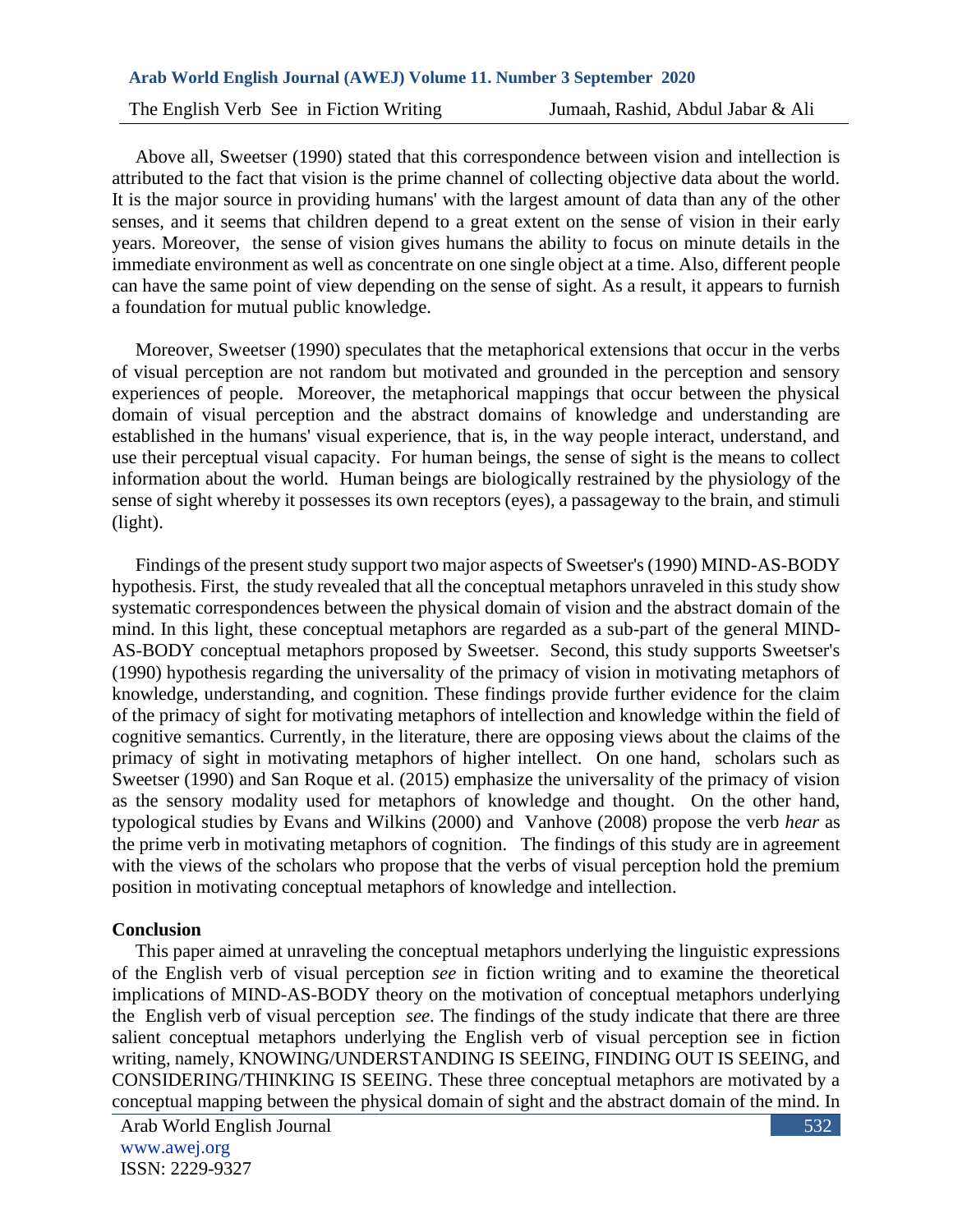this light, these conceptual metaphors are considered a sub-part of the general MIND-AS-BODY conceptual metaphors as proposed by Sweetser (1990). The findings suggest-that there are systematic correspondences between the physical domain of perception and the abstract domain of cognition and intellection. These findings support Sweetser's (1990) hypothesis regarding the universality of metaphors of visual perception in all human thought and speech., An important contribution of the present study is that it contributes to the literature on verbs of visual perception, specifically, 'see' in English, from the perspective of cognitive semantic analysis, in terms of data which were extracted from a corpus of fiction writing. This study has paved the way for further studies on metaphoric uses of verbs of visual perception in using an authentic corpus of fiction writing. The usefulness of utilizing authentic corpus as a data source is the possibility of identifying new metaphoric uses not discovered by previous studies (Sweetser, 1990) which depended on frozen data such as dictionaries or random examples.

### **About the authors:**

**Ruaa Talal Jumaah** is a PhD candidate at the Department of English, Faculty of Modern Languages and Communication, University Putra Malaysia. Her research interests are in cognitive semantics, corpus linguistics and applied comparative linguistics. ORCID: https://orcid.org/0000-0003-1238-1907

**Sabariah Md Rashid** is an associate Professor at the Department of English, Faculty of Modern Languages and Communication, University Putra Malaysia. Her research interests are in Applied Linguistics, Language Testing, Cognitive Semantics, ESL Writing, Phonetics and Phonology. ORCID: https://orcid.org/0000-0002-3297-0306

**Mohd Azidan Bin Abdul Jabar** is currently an associate professor and Dean at Faculty of Modern Languages and Communication, Universiti Putra Malaysia (UPM). His research interests are in Discourse Studies, Arabic Linguistics, Arabic Language and Literature. ORCID: https://orcid.org/0000-0002-2919-8116

**Afida Mohamad Ali** is an Associate Professor, Department of English, Faculty of Modern Languages and Communication, University Putra Malaysia. Her research interests are in English/Languages for Specific Purposes/Language for the Professions, Corpus Linguistics, Discourse/Genre Analysis. ORCID: https://orcid.org/0000-0003-1613-5041

#### **References**

- Al-Asmer, S. (2007) Alfazal-`ql wa al-jawarih fi Al- Quran Al-Kareem: Dirasat ihsa'iyat [Phrases of mind and body in the Holy Quran: A quantitative semantic study]. (Unpublished Master's Thesis).: Najah national university, Nablus, Palestine
- Alfaifi, A., & Atwell, E. (2016). Comparative evaluation of tools for Arabic corpora search and analysis. *International Journal of Speech Technology*, *19*(2), 347-357. https://doi.org/10.1007/s10772-015- 9285-5
- Al-Shunnag, M. (2016). Translating conceptual metaphor in popular biomedical texts from English to Arabic. (Unpublished Doctoral Dissertation).University of Salford.
- Barcelona, A. (1997). Clarifying and applying the notions of metaphor and metonymy within Cognitive Linguistics. *Atlantis XIX*.1: 21-48.

Arab World English Journal www.awej.org ISSN: 2229-9327 533 Blendea, S. (2015). Prototypical meanings in perception verbs. *Letter and Social Science Series*, 2, 92-97.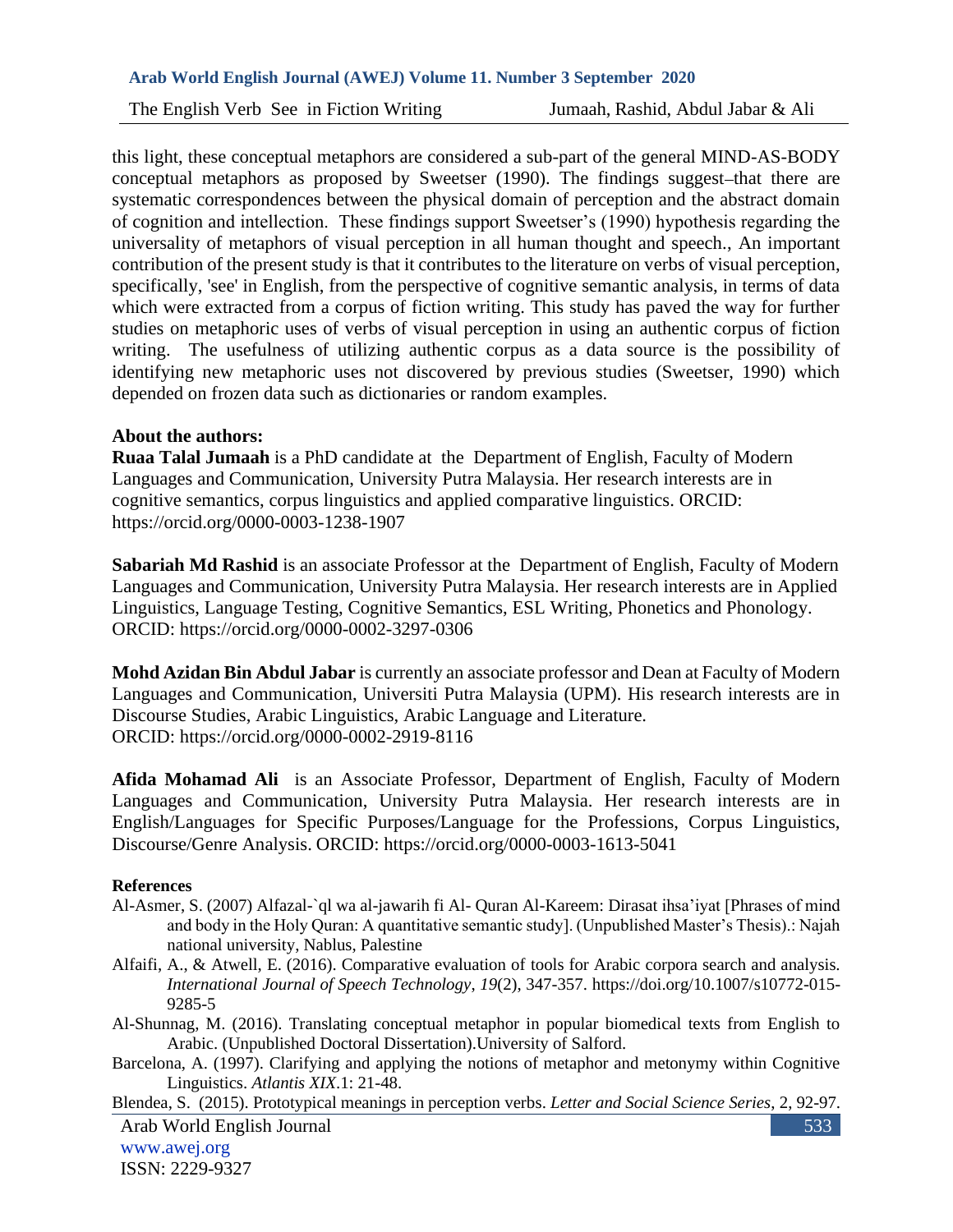- Caballero, R., & Ibarretxe-Antuñano, I. (2013).Ways of perceiving, moving and thinking: Re-vindicating culture in conceptual metaphor research. *Journal of Cognitive Semiotics,5* (1-2), 268-290.
- Carello, C. & Turvey, M. (2019). Challenging the Axioms of perception: The retinal image and the visibility of light. In B. J.Wagman & J. J. C. Blau (Eds.), *Perception as information detection: reflections on Gibson's ecological approach to visual perception* (51-70), New York: Routlege.

Deignan, A. (2017). From linguistic to conceptual metaphors. In E. Semino, & Z. Demjén (Eds.), *The Routledge Handbook of Metaphor and Language* (pp. 102-116). London: Routledge

- Deignan, A., & Cameron, L. (2009). A re-examination of seeing is understanding. *Journal of Cognitive Semiotics,V* (1-2), 220-243.
- De Grado, T. (2016). English perception verbs: A syntactico-semantic corpus-based description. (Unpublished Master's Thesis). University of Huelva, Spain.
- Cobuild, Collins (2018). *Collins Cobuild Advanced Learner's Dictionary* (9th ed.). London: HarperCollins Publishers Limited.
- Essa, D. (2010). The semantic range of the verbs of perception in English and Arabic: A contrastive study. *Journal of Human Sciences,1* (2), 622-662 .
- Evans, N., & Wilkins, D. (2000). In the mind's ear: The semantic extensions of perception verbs in Australian languages. *Language*, *76*(3), 546-92.<https://doi.org/10.4000/jso.6358>
- Evans, V. (2019).*Cognitive linguistics: A complete guide*. Edinburgh: Edinburgh University Press.
- Fedriani, C. & Sansó, A. (eds.). (2017). *Pragmatic markers, discourse markers and modal particles: New perspectives.* Amsterdam: John Benjamins Publishing Compan.
- Fillmore, C. (2006). Frame semantics. In D. Geeraerts, R. Dirven, J. R. Taylor (Eds.), *Cognitive linguistics basic readings* (pp.373–400). Berlin, New York: Mouton de Gruyter.
- Franchak, J. (2019). Looking with the head and eyes. In B. J.Wagman & J. J. C. Blau (Eds.), *Perception as information detection: reflections on Gibson's ecological approach to visual perception* (205- 221). New York: Routlege.
- Fulk, R. D. (2018). *A Comparative grammar of the early Germanic languages.* Amsterdam/ Feladelphia: John Benjamins Publishing Company.
- Goldstein, E. & Brockmole, J. (2016). *Sensation and perception*. Boston: Wadsworth.
- Gunnarsdóttir, A. (2013). Conceptual metaphors in perception verbs:A comparative analysis in English and Icelandic. (Unpublished Master's Thesis). University of Iceland, Iceland.
- Hornby, A. S. (2015). *Oxford advanced learner's dictionary* (9<sup>th</sup> ed.). Oxford: Oxford University press.
- Ibarretxe-Antuñano, I. (1999). Polysemy and metaphor in perception verbs: A cross linguistic study. (Unpublished Doctoral Dissertation). University of Edinburgh.
- Ibarretxe-Antuñano, I. (2013a). The power of the senses and the role of.culture in metaphor and language. In R. Caballero & J. Diaz-Vera (Eds.), *Sensuous cognition: exploration into the human sentience; imagination, (e)motion and perception* (pp.109-131). Berlin : De Gruyter Mouton.
- Ibarretxe-Antuñano, I. (2013b). The relationship between conceptual metaphor and culture. *Intercultural Pragmatics 10* (2), 315 – 339. DOI:<https://doi.org/10.1515/ip-2013-0014>
- Ibarretxe-Antuñano, I. (2019). Perception metaphors in cognitive linguistics: Scope, motivation, and lexicalization. In L. Speed, C. O'Meara, L. San Roque & A. Majid (Eds.), *Perception metaphors* (pp. 43–64). Amsterdam: John Benjamins.
- Johnson, M. (1992). Philosophical implications of cognitive semantics. *Cognitive Linguistics,3* (4), 345- 366. http//:doi.10.1515/cogl.1992.3.4.345
- Kövecses, Z. (2015). *Where metaphors come from: Reconsidering context in metaphor*. Oxford. Oxford University Press.
- Kuboto, M. (2016). A cognitive linguistic analysis of visual perception verbs in natural language ―with special reference to English verbs "look" and "see". (Unpublished Doctoral Dissertation). Kansai Gaidai University. Japan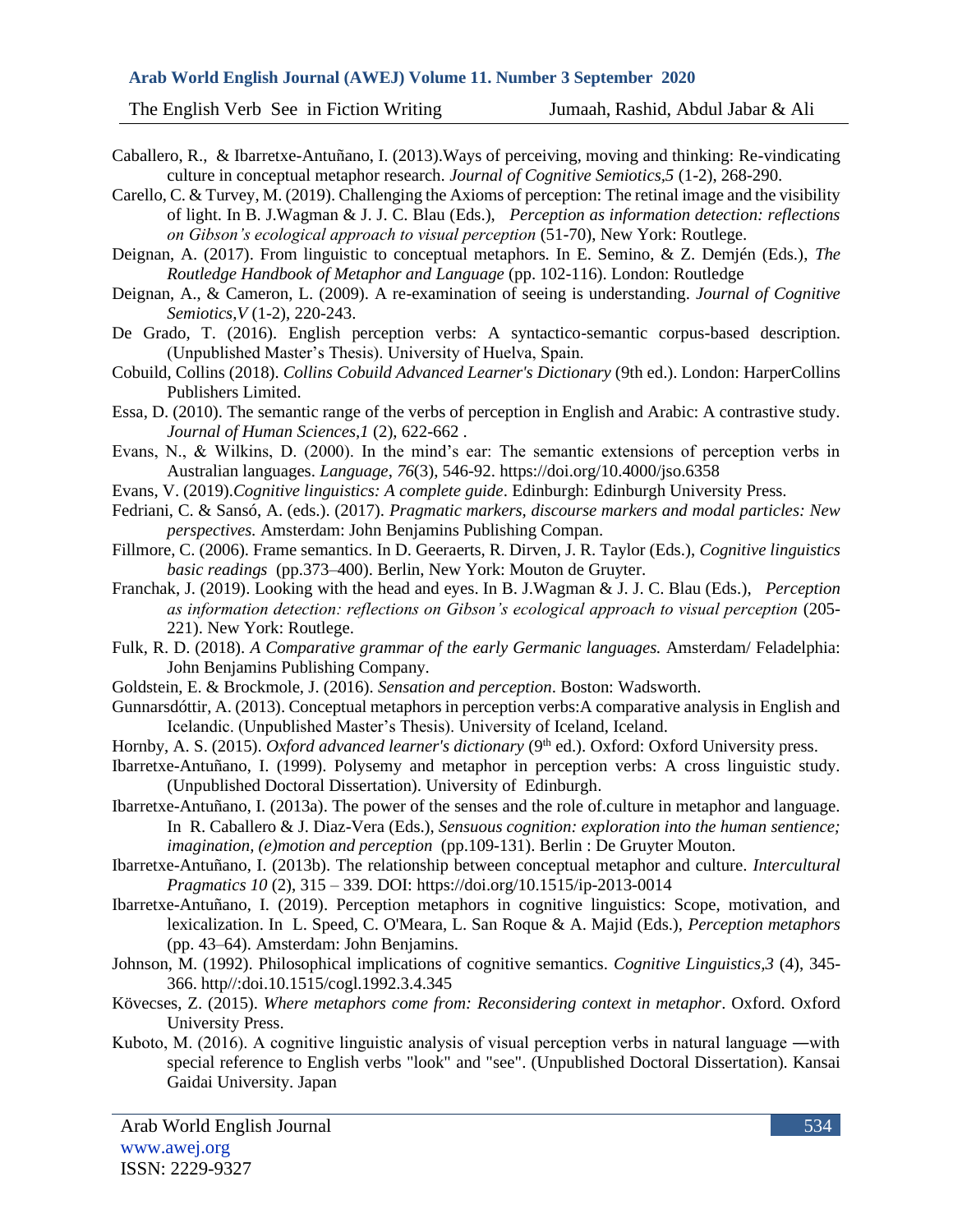The English Verb See in Fiction Writing Jumaah, Rashid, Abdul Jabar & Ali

- Lakoff, G., & Johnson, M. (2003). *Metaphors We Live By.* (2<sup>nd</sup> ed). Chicago: The University of Chicago Press.
- Lakoff, G., & Johnson, M. (1999). *Philosophy in the flesh: The embodied mind and its challenge to western thought*. New York: Basic Books
- Lakoff, G., & Johnson, M. (1980). *Metaphors we live by.* Chicago: The University of Chicago Press.
- Langacker, R. W. (2015). Construal. In E. Dabrowski & D. Divjak (Eds.), *Handbook of cognitive linguistics* (pp. 120- 143). Berlin and Boston: De Gruyter Mouton.
- Li, Z. (2013). A comparative survey of vision metaphors based on the corpus in English and Chinese.*Theory and Practice in Language Studies*, *3* (7), 1232-1242. doi:10.4304/tpls.3.7.1232- 1242
- MacArthur, F & Krennmayr, T, & Littlemore, J. (2015). How basic is "UNDERSTANDING/KNOWING IS SEEING" when reasoning about knowledge? Asymmetric uses of sight metaphors in office hours consultations in English as academic lingua franca. *Metaphor and Symbol,30* (3), 184-217. https://doi.org/10.1080/10926488.2015.1049507
- Mather, G. (2016). *Foundation of sensation and perception*. (3<sup>rd</sup> ed.) London: Psychology Press.
- Neagu, M. (2013). What is universal and what is language-specific in the polysemy of perception verbs? *RRL, LVIII*, *3*, 329–343.
- Oanch, T. (2016). A semantic study on verbs of human senses in English under cognitive linguistics (versus Vietnamese). Paper presented at*The Asian Conference on Language Learning,* Japan, 2016, Art Center of Kobe.
- Paradis, C. (2015a). Conceptual spaces at work in sensory cognition: Domains, dimensions and distances. In P. Gärdenfors, & F. Zenker (Eds.), *Applications of geometric knowledge representation* (pp. 33– 55). Berlin: Springer Verlag.
- Paradis, C. (2015b). Conceptual spaces at work in sensory cognition: Domains, dimensions and distances. In P. Gärdenfors, & F. Zenker (Eds.), *Applications of geometric knowledge representation* (pp. 33– 55). Berlin: Springer Verlag.
- Peterson, A. (2016). The five most popular genres in fiction and why they matter. *writers write.* <https://writerswrite.co.za/the-17-most-popular-genres-in-fiction-and-why-they-matter/>
- Pink, S. (2015). *Doing sensory ethnography*. (2<sup>nd</sup> ed.). New York: Sage Publication Ltd.
- Pragglejaz Group (2007). MIP: A method for identifying metaphorically used words in discourse. *Metaphor & Symbol, 22* (1), 1–39. doi: 10.1080/10926480709336752
- Rundell, M. (2007). *Macmillan English dictionary for advanced learners* (2nd ed). Oxford: Macmillan.
- Rylina, G. (2013). Contrastive study of a perception verb in English and Russian: Feel vs čuvstvovat*.* (Unpublished Master's Thesis). Ghent University, Russia.
- San Roque, L., Kendrick, K. H., Norcliffe, E., Brown, P., Defina, R., Dingemanse, M., & Majid, A. (2015). Vision verbs dominate in conversation across cultures, but the ranking of non-visual verbs varies. *Cognitive Linguistics*, *26*(1), 31-60. https://doi.org/10.1515/cog-2014-0089
- Schwartz, B., & Krantz, J. (2017). *Sensation and perception*. Los Angeles: Sage Publication Ltd.
- Sekuler, R., & Blake, R. (2005). *Perception* (5<sup>th</sup> ed.). New York: McGraw-Hill.
- Serres, M. (2016). *The five senses: A philosophy of mingled bodies.* London: Bloomsbury.
- Spence, Ch., & Bayne, T. (2015). Is conciousness multisensory?. In D. Stokes, M. Matthen, & S. Biggs (Eds.), *Perception and its modalities* (pp. 95–132). Oxford: Oxford University Press.
- Sweetser, E. (1990). *From etymology to pragmatics. metaphorical and cultural aspects of semantic structure*. Cambridge: Cambridge University Press.
- Tissari, H. (2017) corpus-linguistic approaches to metaphor analysis. In E. Semino & Z. Demjén (Eds.), *The routledge handbook of metaphor and language* (pp. 117-130). London: Routledge.
- Vanhove, M. (2008). Semantic associations between sensory modalities, prehension and mental perceptions: A cross-linguistic perspective. In M. Vanhove (Ed.), *[Studies in language companion](https://benjamins.com/#catalog/books/slcs)  [series](https://benjamins.com/#catalog/books/slcs)* (pp. 341–370). Amsterdam/Philadelphia: John Benjamins.

Arab World English Journal www.awej.org ISSN: 2229-9327